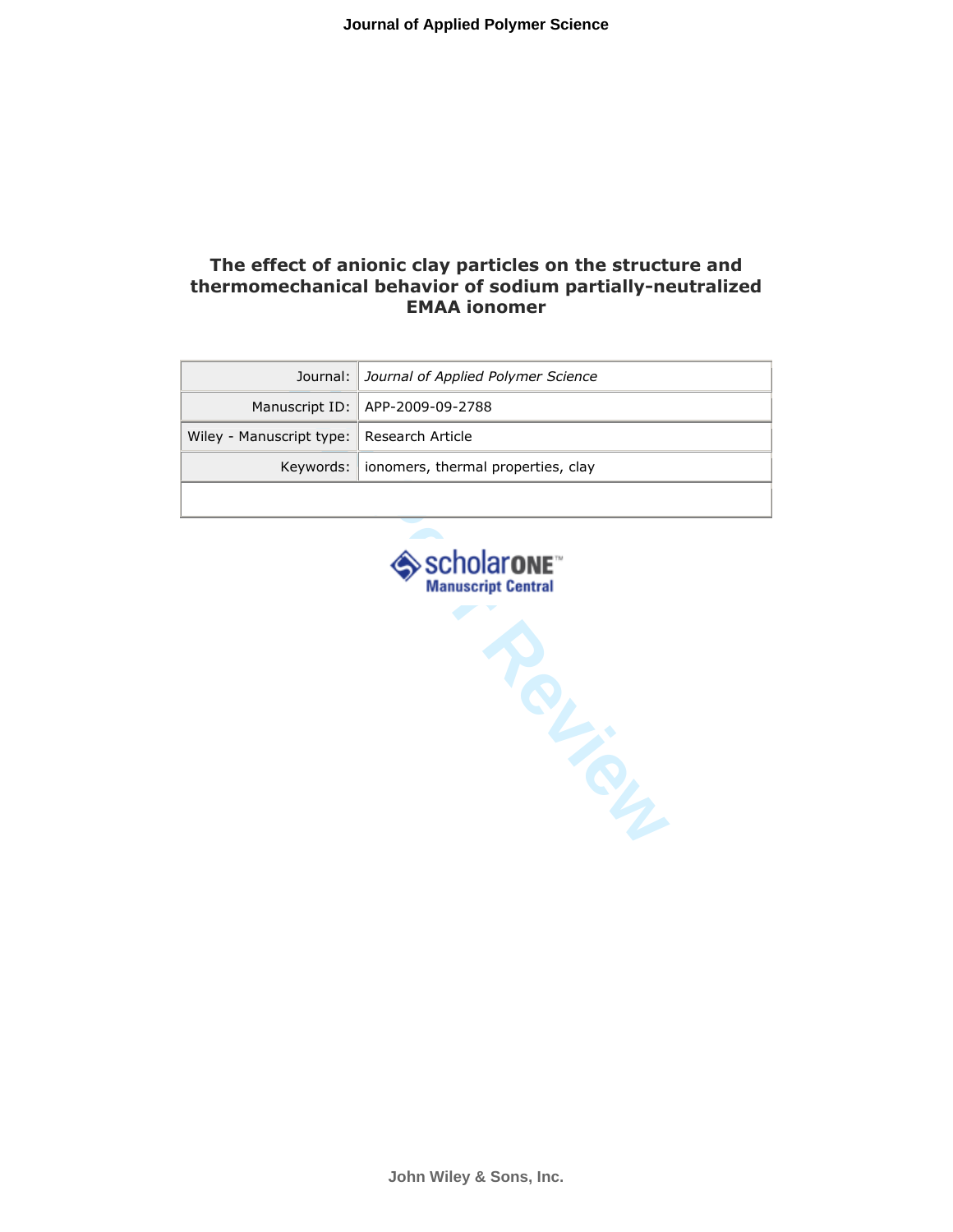# **The effect of anionic clay particles on the structure and thermomechanical behavior of sodium partially-neutralized EMAA ionomer**

**M. Ardanuy\*** 

[Monica.ardanuy@upc.edu](mailto:Monica.ardanuy@upc.edu)

Escola Tècnica Superior d'Enginyeries Industrial i Aeronàutica de Terrassa

Universitat Politècnica de Catalunya.

C/ Colom, 11. E-08222 Terrassa (Spain)

#### **J.I. Velasco**

jose.ignacio.velasco@upc.edu

**For Colom, 11. E-08222 Terrassa (Spain)**<br> **For** *Fore**Boscieracio.velasco@upc.edu***<br>
entre Català del [P](mailto:jose.ignacio.velasco@upc.edu)làstic. Universitat Politècnica de Cataluny<br>
C/ Colom 11, E-08222 Terrassa (Spain)<br>
<b>M.A. Rodriguez-Perez**<br>
<u>marrod@fm</u> Centre Català del Plàstic. Universitat Politècnica de Catalunya

C/ Colom 11, E-08222 Terrassa (Spain)

#### **M.A. Rodriguez-Perez**

### marrod@fmc.uva.es

Departamento de Física de la Materia Condensada, Cristalografía y Mineralogía. Facultad de Ciencias.

Universidad de Valladolid.

Prado de la Magdalena s/n, 47011 Valladolid (Spain)

#### **J.A. de Saja**

### sajasaez[@fmc.uva.es](mailto:marrod@fmc.uva.es)

Departamento de Física de la Materia Condensada, Cristalografía y Mineralogía. Facultad de Ciencias.

Universidad de Valladolid.

Prado de la Magdalena s/n, 47011 Valladolid (Spain)

\*Corresponding author: [monica.ardanuy@upc.edu](mailto:monica.ardanuy@upc.edu) Tel.  $(+34)$  93 739 81 58 Fax (+34) 93 739 81 01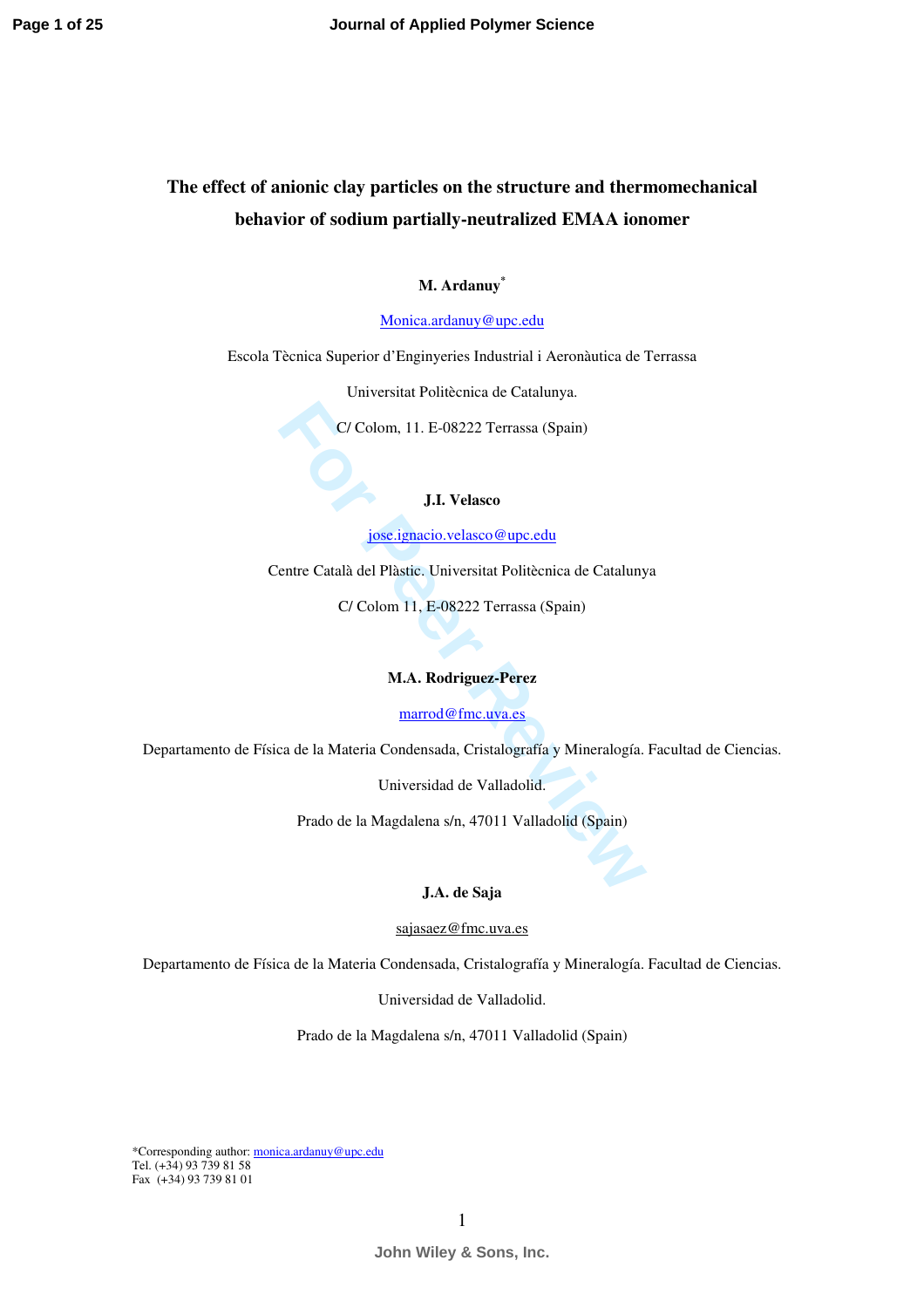# **The effect of anionic clay particles on the structure and thermomechanical behavior of sodium partially-neutralized EMAA ionomer**

## **Abstract**

ic modification were prepared from a melt m<br>acterized using X-ray diffraction analysis (XRD<br>y (TEM). Although TEM micrographies reveal<br>DH sheets, the achievement of an exfoliated stru<br>hate-modified LDH particles were used. Nanocomposites based on a sodium partially-neutralized ionomer of poly (ethylene-comethacrylic acid) (EMAA) and MgAl layered double hydroxide (LDH) particles with and without organic modification were prepared from a melt mixing process. The structure was characterized using X-ray diffraction analysis (XRD) and transmission electron microscopy (TEM). Although TEM micrographies revealed the presence of agglomerates of LDH sheets, the achievement of an exfoliated structure was observed when dodecyl sulphate-modified LDH particles were used. The effects of the LDH particles on the thermomechanical properties of EMAA were analyzed using differential scanning calorimetry (DSC) and dynamic mechanical thermal analysis (DMTA). The thermal transition of the ionic aggregates and dynamic mechanical response of EMAA were found strongly modified by these particles, resulting in an increase on the storage modulus and a decrease on the loss factor values. Moreover, the alpha relaxation of the composites was visibly shifted to higher temperatures.

Keywords: layered double hydroxides; thermomechanical properties; ionomer; poly (ethylene-co-methacrylic acid).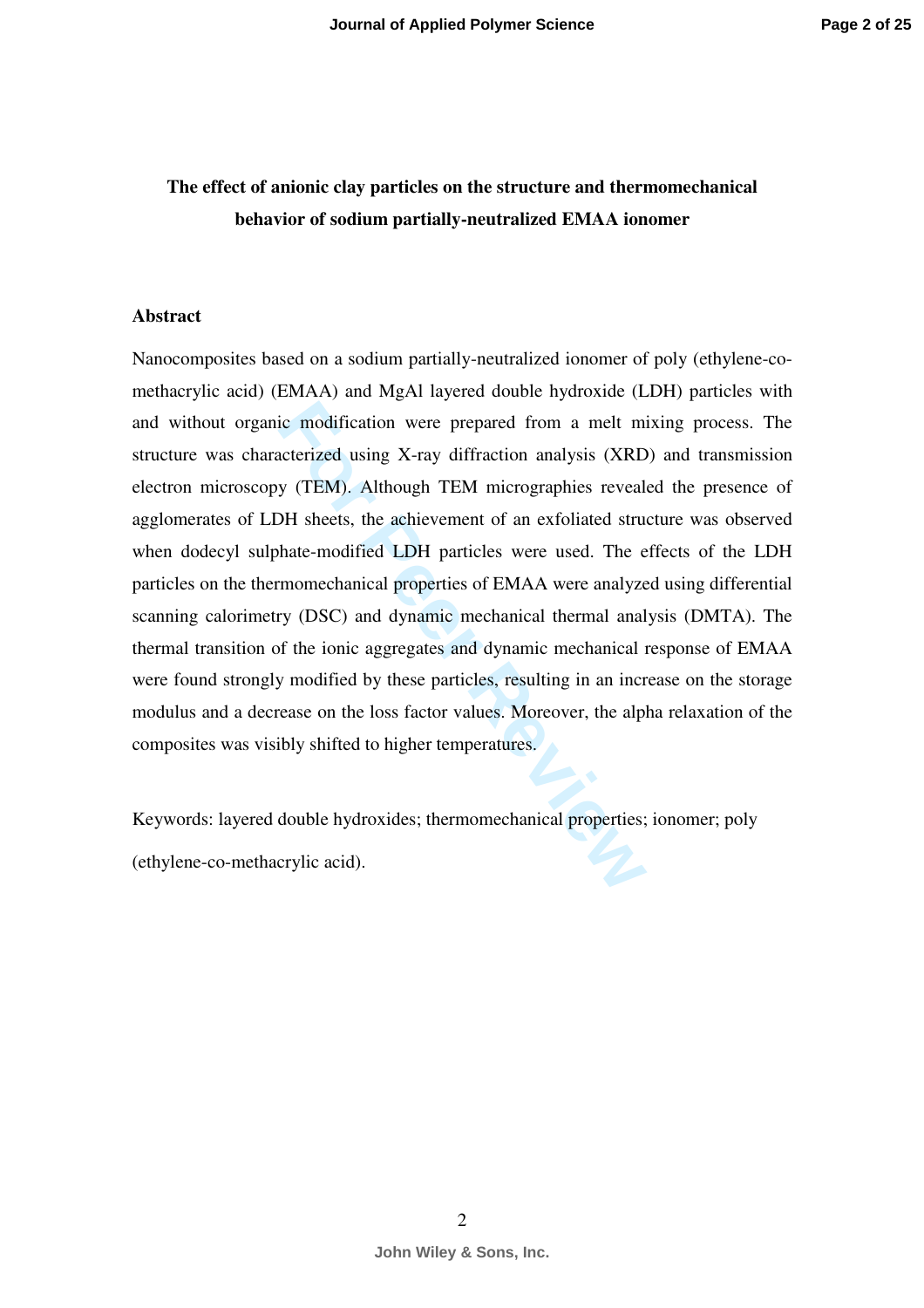## **INTRODUCTION**

Ionomers are polymers with a small mole fraction of ionic groups covalently bonded to the polymer backbone. Ethylene ionomers consisting of polyethylene and methacrylic acid groups partially neutralized with sodium or zinc ions (EMAA) are the most commonly used in industrial applications. These applications include packaging films and sealants, glass coatings and abrasion resistant surfaces and buoys. Moreover, ionomer-based materials carry great potential for use in a wide variety of unique applications because of their "self-healing" behavior<sup>1</sup>.

grass coatings and abrasion resistant surfaces and<br>erials carry great potential for use in a wide<br>e of their "self-healing" behavior<sup>1</sup>.<br>cationic clays as precursors of polymer nanocc<br>to the family of layered double hydro The use of cationic clays as precursors of polymer nanocomposites has been recently extended to the family of layered double hydroxides  $(LDHs)^{2-6}$ . These particles, also known as "anionic clays", are lamellar compounds containing exchangeable anions. Their structure consists of brucite-like  $M(OH)_2$  sheets, in which the partial substitution of trivalent for divalent cations results in a positive charge compensated by anions within the interlayer space. LDHs are represented by the general formula:  $[M^{2+}{}_{1-x} M^{3+}{}_{x} (OH)_2][A^{n}{}_{x/n}$  .mH<sub>2</sub>O], where  $M^{2+}$  and  $M^{3+}$  are di- and trivalent metal ions respectively, which occupy octahedral positions in the hydroxide layers, and  $A^{n}$  is an interlayer anion<sup>7</sup>. The nature of the metal ions can be chosen from a wide number of options (for instance,  $Mg^{2+}$ ,  $Ni^{2+}$ ,  $Zn^{2+}$ ;  $Al^{3+}$ ,  $Fe^{3+}$  and  $Mn^{3+}$  among others), and the interlayer anion can be also chosen from either inorganic or organic species. Anionic clays might offer advantages over cationic clays, such as montmorillonite because of its versatility in chemical composition and modifiable charge density. Moreover, LDH sheets consist of only one polyhedra-made layer, often corrugated, and are, therefore, more flexible than other silicate-layered particles such as montmorillonite.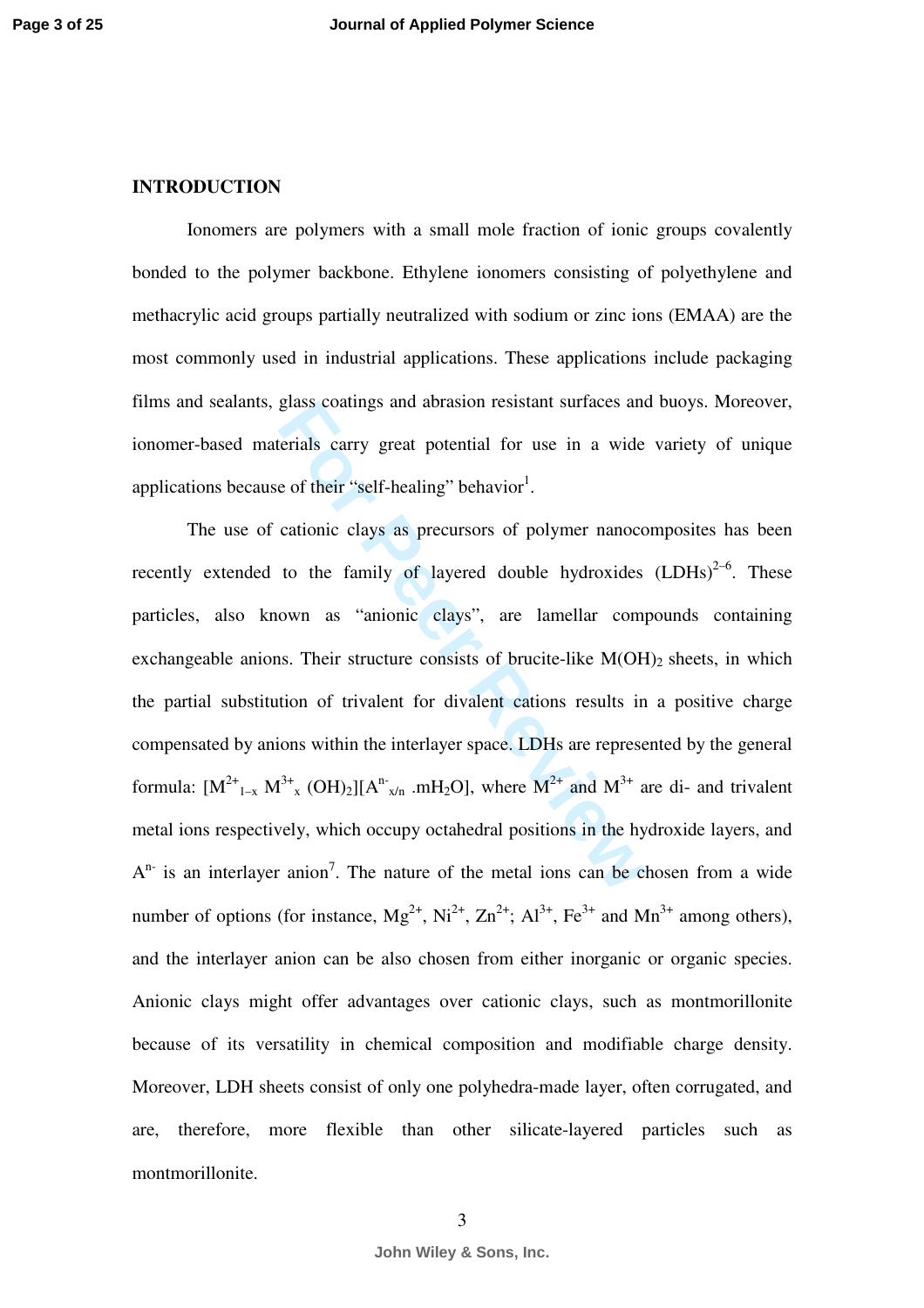The thermomechanical properties of polymer clay nanocomposites are determined by the complex relationship between the nature and size of the particles, hybrid interface and nature of the interactions between the organic and inorganic components. That is why the increase in the specific contact surface of the layered particles with the polymer matrix through exfoliation and promotion of higher interactions between the clay platelets and polymeric matrix are of such importance.

If the increase in the specific contact surface is<br>
d, the increase in the specific contact surface is<br>
the increase in the specific contact surface is<br>
such organic ions, followed by dispersion int<br>
ccal shear stresses in On one hand, the increase in the specific contact surface in the melt mixing preparation procedure includes the clay organophilization, consisting of swelling via the ion-exchange process with organic ions, followed by dispersion into a polymer matrix by applying high local shear stresses in a melt mixer dispositive. These organophilized particles display an expanded crystalline structure because of the higher free volume of the interlamellar organic ion.

On the other hand, it is usually necessary to use polar polymers or polar compatibilizer agents to promote strong interactions between the polymer melt and clay particles. Different studies have proven the effectiveness of EMAA ionomers as compatibilizers in polyethylene/montmorillonite nanocomposites $12-14$ . This effectiveness has been attributed to the interactions of the ionic and acid groups in these ionomers with the aluminosilicate surface of the clay. In similar way, EMAA/LDH nanocomposites could be interesting systems because of the expected favorable interactions between the LDH sheets (positively charged) and ionic groups on the ionomer (negatively charged).

Dynamic mechanical thermal analysis (DMTA) has been widely employed to study the structure and viscoelastic behavior of polymers and, more specifically, polymer composite materials. The DMTA technique can also be used to follow main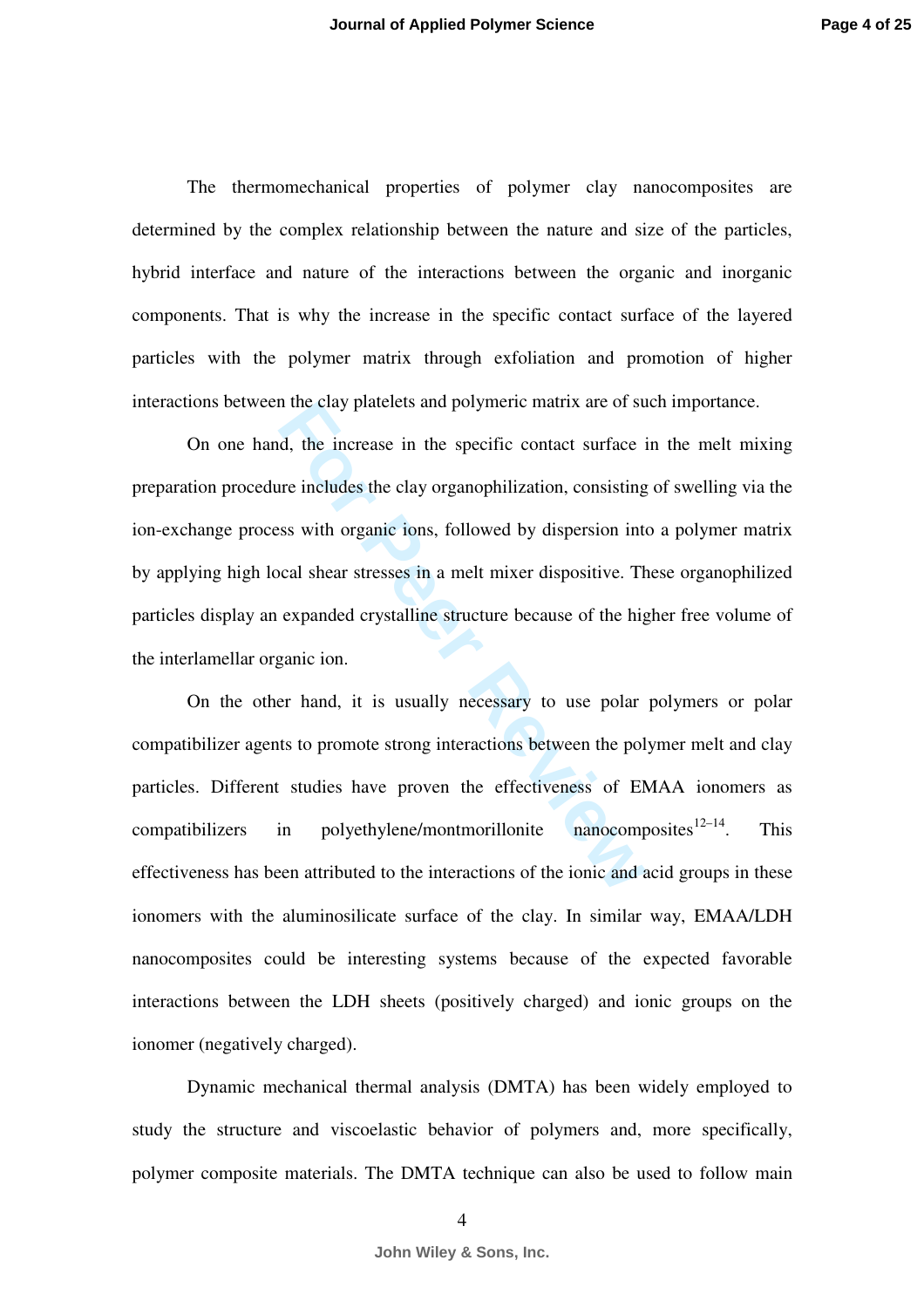chain and side-group motions and is particularly useful for studying thermal transitions of polymers. For a better understanding of the dynamic mechanical properties of the nanocomposites it would be helpful to study the effects of LDH particles on the thermal and mechanical properties of EMAA ionomers.

In this paper, EMAA nanocomposites containing pure and organically-modified LDH particles have been prepared via the melt mixing process and the effects induced by these particles on the structure and thermomechanical properties analyzed.

## **EXPERIMENTAL**

### **Materials**

A sodium EMAA ionomer, Surlyn 8920, manufactured by Dupont, with a 5.4 mol% of acid groups partially neutralized (60%) was used as a polymer matrix.

For Prepared Via the meth mixing process and<br>the structure and thermomechanical properties a<br>discussion of the structure and thermomechanical properties a<br> $\text{EMAA}$  ionomer, Surlyn 8920, manufactured by<br>spartially neutraliz Synthetic magnesium aluminium LDH (hydrotalcite) supplied by Ciba (Hycite 713) with a formula  $[Mg_{0.7}Al_{0.3}(OH)_2](CO_3)_{0.15}$ .nH2O was used as a LDH precursor. Sodium dodecyl sulphate was purchased from the Aldrich Chemical Company.

Structure-expanded organophilized LDH particles (O-LDH) containing dodecyl sulphate anions into the interlamellar space were prepared according to a previously published procedure $^{10}$ .

## **Nanocomposite preparation**

Nanocomposites containing pure (LDH) and organically-modified LDH particles (O-LDH) (90/10 by weight) were prepared by the melt mixing process using a corotating twin-screw extruder (Collin ZK-35) of diameter 25 mm and a length to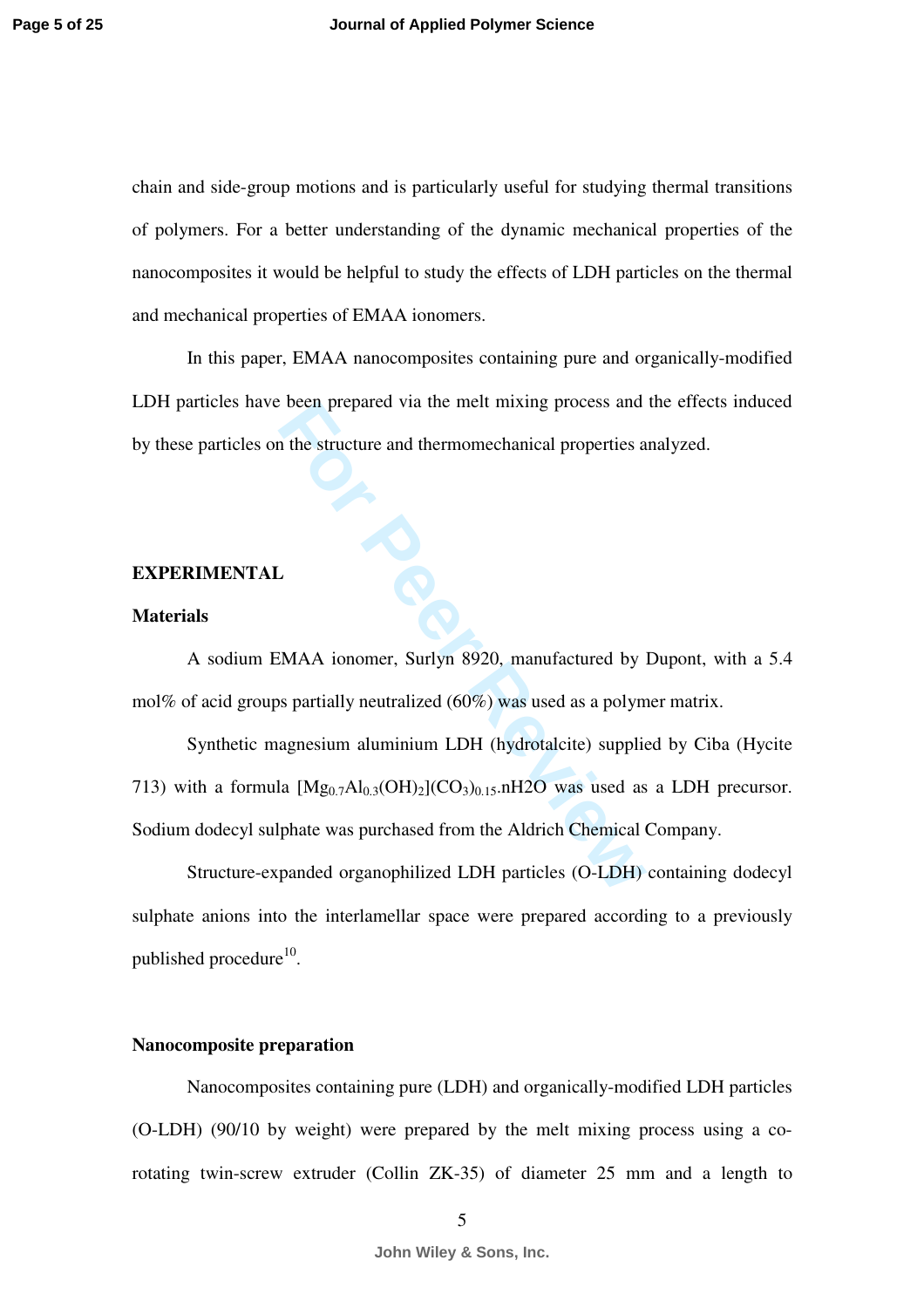diameter ratio of 36. To apply a high shearing level to promote LDH exfoliation, different kneading blocks were inserted into the screw configuration. The screw speed was fixed at 60 rpm and the temperature profile in the barrel was so that the melt temperature remained under 160ºC at the extruder die, as measured by the mass transducer. A circular cross-section die of 3 mm diameter was employed. The extrudate was cooled in a water bath and pelletized. Circular plates of the composite pellets of diameter 75 mm and thickness 3 mm were compression-molded using a hot-plate press at 135ºC for 3 min. The samples were cooled under pressure for 10 min. In this molding cycle, the maximum applied pressure was 95 bar.

### **Testing and measurements**

ther bain and petitived. Circular plates of the c<br>d thickness 3 mm were compression-molded usin<br>The samples were cooled under pressure for 10 n<br>applied pressure was 95 bar.<br>**For Peer Reviewald Set Allen Circular** space in With the aim of evaluating the interlamellar space in the O-LDH crystal to gain information about the exfoliation of nanoplatelets, X-ray diffraction analysis (XRD) was performed on both the LDH powders and the prismatic samples  $(25 \times 5 \times 3 \text{ mm}^3)$ machined from the molded circular plates. Data were collected on the 2θ range from 2– 60º, 0.02º/min scan increments (operating at 40 KV and 30 mA). A Siemens D-500 diffractometer was employed with CuK<sub>a</sub> radiation ( $\lambda = 0.154$  nm). The interlamellar spacing in the O-LDH was calculated from the (003) interplanar distance, according to the Bragg equation. The diffraction planes of LDH and O-LDH were indexed-based on a hexagonal unit cell.

Information about the morphology and distribution of the O-LDH particles was obtained from observations using a JEOL 1200-EXII transmission electron microscope. Ultramicrotomed samples with a typical thickness of 100–200 nm were employed.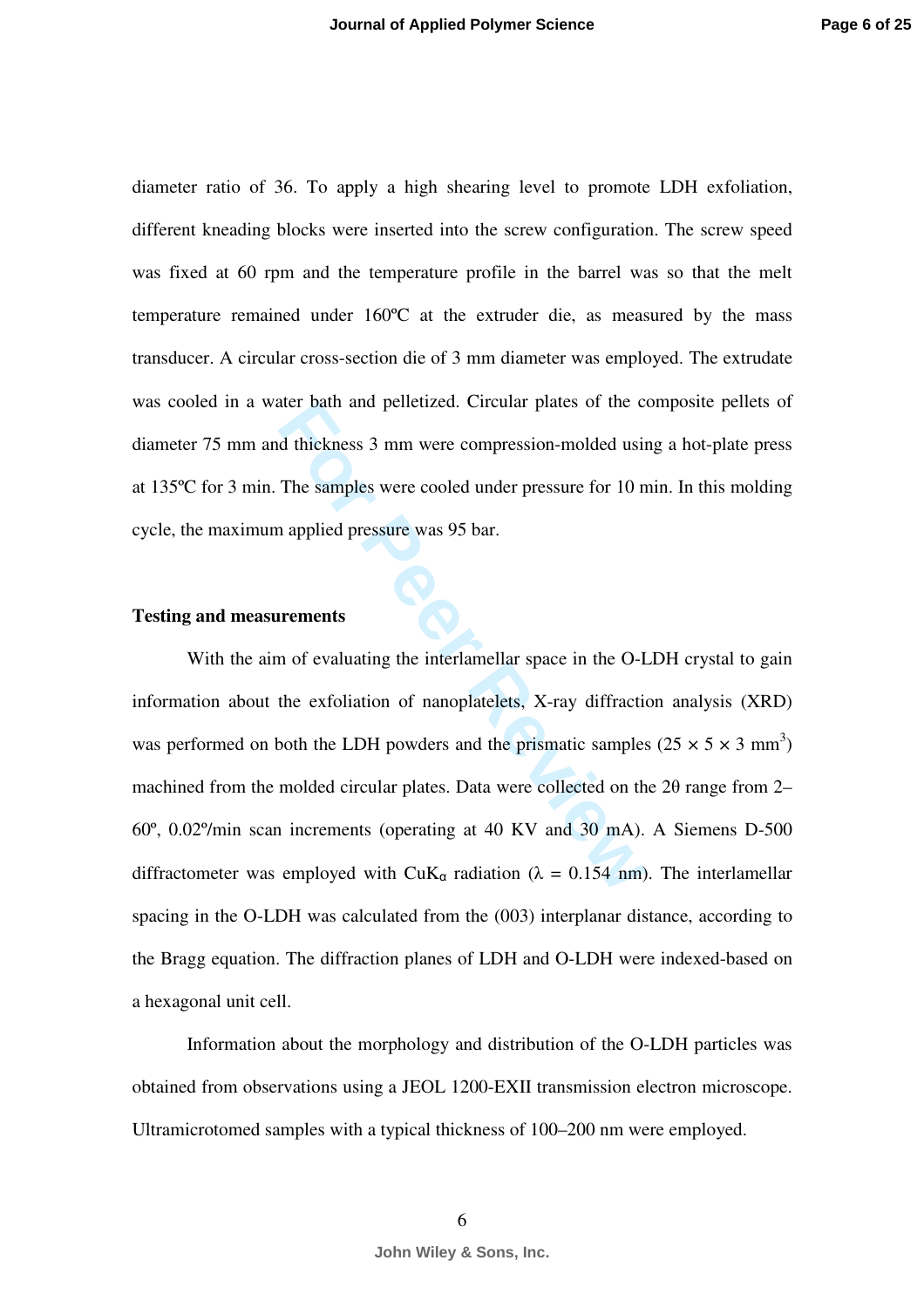Analysis of the thermal transitions of EMAA ionomers was carried out by differential scanning calorimetry (DSC). Measurements were performed using a Perkin-Elmer Pyris 7 calorimeter on samples aged for four months at room temperature. Calibration of the instrument was done using standard samples of indium and lead. Experiments consisted of heating from 25ºC to 160ºC and then cooling to 20ºC, both processes at a rate of 10ºC/min. All runs were carried out in a stream of dried nitrogen. Samples of 10 mg were used in each case.

DMTA tests were carried out using two kinds of testing configurations: shear and three-point bending modes.

For 10 C/mm. All runs were carried out in a streament were used in each case.<br> **For Peer Reviewal Set All runs is the control of the control of the standard procedure. The sampled according to the standard procedure. The** The three-point bending mode was carried out using a Perkin-Elmer DMTA 7, which was calibrated according to the standard procedure. The samples employed were the same as those used in XRD measurements. A static stress of 0.6 MPa and a dynamic stress of  $\pm$  0.5 MPa were applied with a frequency of 1 Hz. Firstly, dynamic loading was isothermally applied at  $22 \pm 1$ °C to gain quantitative results of the storage modulus  $(E')$  and loss tangent (tan  $\delta$ ). The values were taken 5 min after applying the stresses and four measurements were registered for each material. Secondly, the study of the secondary relaxations was carried out through tests performed in temperature range of – 150 to 60 ºC, at a heating rate of 5ºC/min.

The shear mode was performed using a DMA 861 Mettler. Samples employed were of rectangular geometry  $(5 \times 3 \times 3 \text{ mm}^3)$  machined from the discs. Firstly, a dynamic force of 16 N at 1 Hz was isothermally applied at  $22 \pm 1$ °C to gain quantitative results of the storage modulus (G') and loss tangent (tan  $\delta$ ). The values were taken 10 min after applying the stresses, i.e., once the initial fluctuations of the values had disappeared. To ensure reproducibility, three measurements were registered for each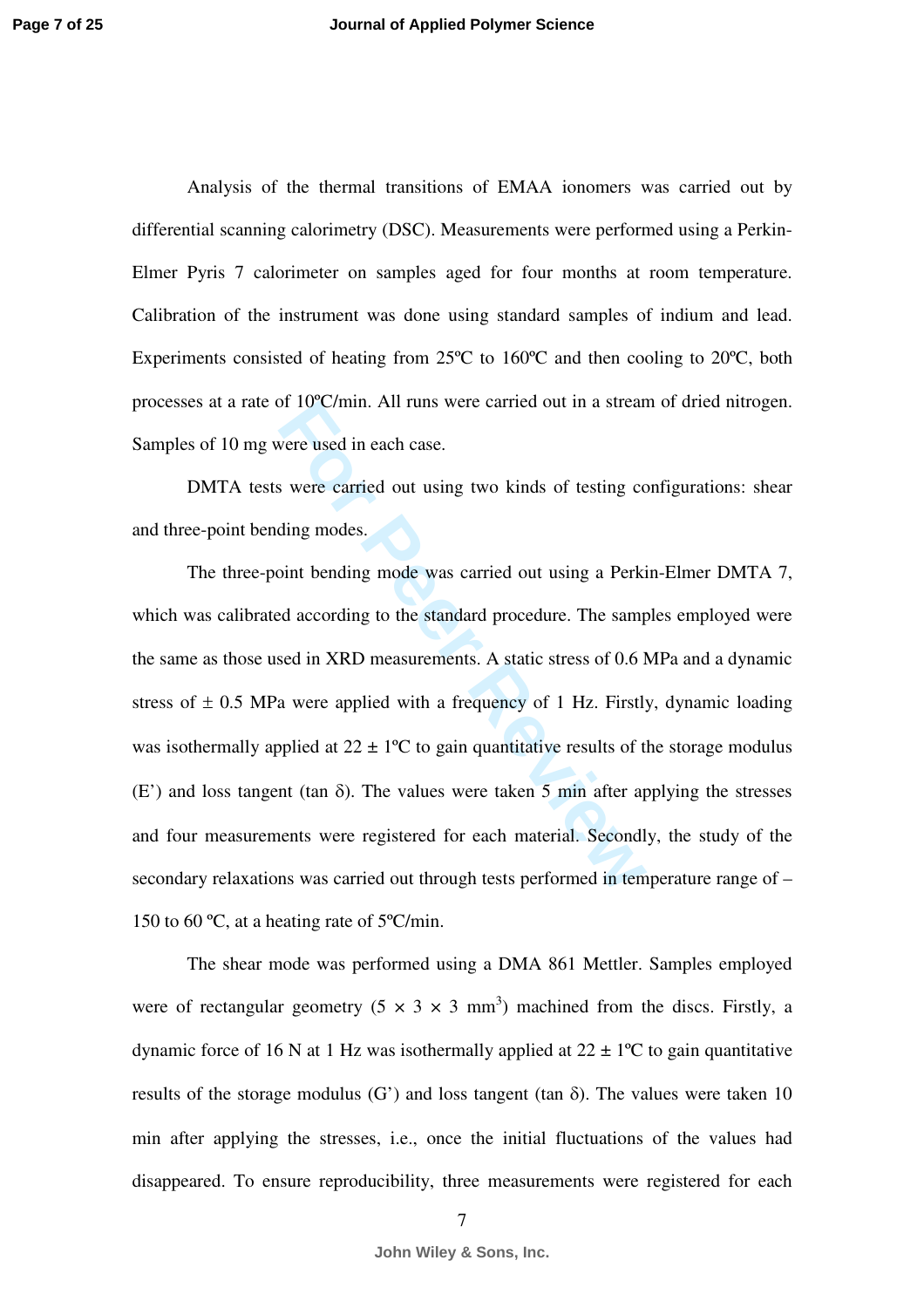material. Secondly, non-isothermal measures were performed on the temperature range –160ºC to 100ºC (heating rate of 5ºC/min) to study the secondary relaxations.

To obtain information about the degree of interaction between the nanoparticles and ionomer on melt state, melt flow index (MFI) measures were performed on a melt flow indexer, according to ASTM D-1238 (190°C and 2.16 Kg).

## **RESULTS AND DISCUSSION**

## **Structure and morphology**

**FISCUSSION**<br> **Follogy**<br> **Follogy**<br> **Follogy**<br> **Follogy**<br> **Follogy**<br> **Follogy**<br> **Follogy**<br> **Follogy**<br> **Follogy**<br> **Follogy**<br> **Follogy**<br> **Follogy**<br> **Follogy**<br> **Follogy**<br> **Follogy**<br> **Follogy**<br> **Follogy**<br> **Follogy**<br> **Follogy** The comparison of XRD spectra of pure and organically-modified LDH particles showed an expanded crystalline structure in the O-LDH sample along the [001] crystalline direction (or *c*-axis) (Figure 1). The insertion of dodecyl sulphate ion (DS) into the LDH gallery resulted in a shift of the (003) diffraction peak from  $2\theta = 11.48^\circ$ (pure LDH) to  $2\theta = 3.33^{\circ}$  (O-LDH sample). This shift was related to an increase in the d spacing  $(d_{003})$  of the LDH crystal from 0.77 to 2.65 nm. The  $d_{003}$  value includes a contribution of the metal hydroxide sheet thickness (typically 4.8  $\AA$ <sup>11</sup>) and gallery height, which contains the anions and other possible intercalated molecules. As shown, the incorporation of the dodecyl sulphate anions resulted in a significant increase in gallery height. As the LDH thickness was unaffected by DS incorporation, the expansion of the LDH structure along the *c*-axis caused the unit cell volume to expand. Because of this structure expansion, and despite the higher mass of the DS ion than that of the carbonate one, the density of LDH particles was found to pass from 2.07 g/cm<sup>3</sup> for the precursor to 1.54  $g/cm<sup>3</sup>$  for the organophilized particles. It is expected that this larger space between the LDH layers will promote the intercalation of the polymer, leading to easy exfoliation of the LDH sheets in the ionomer matrix.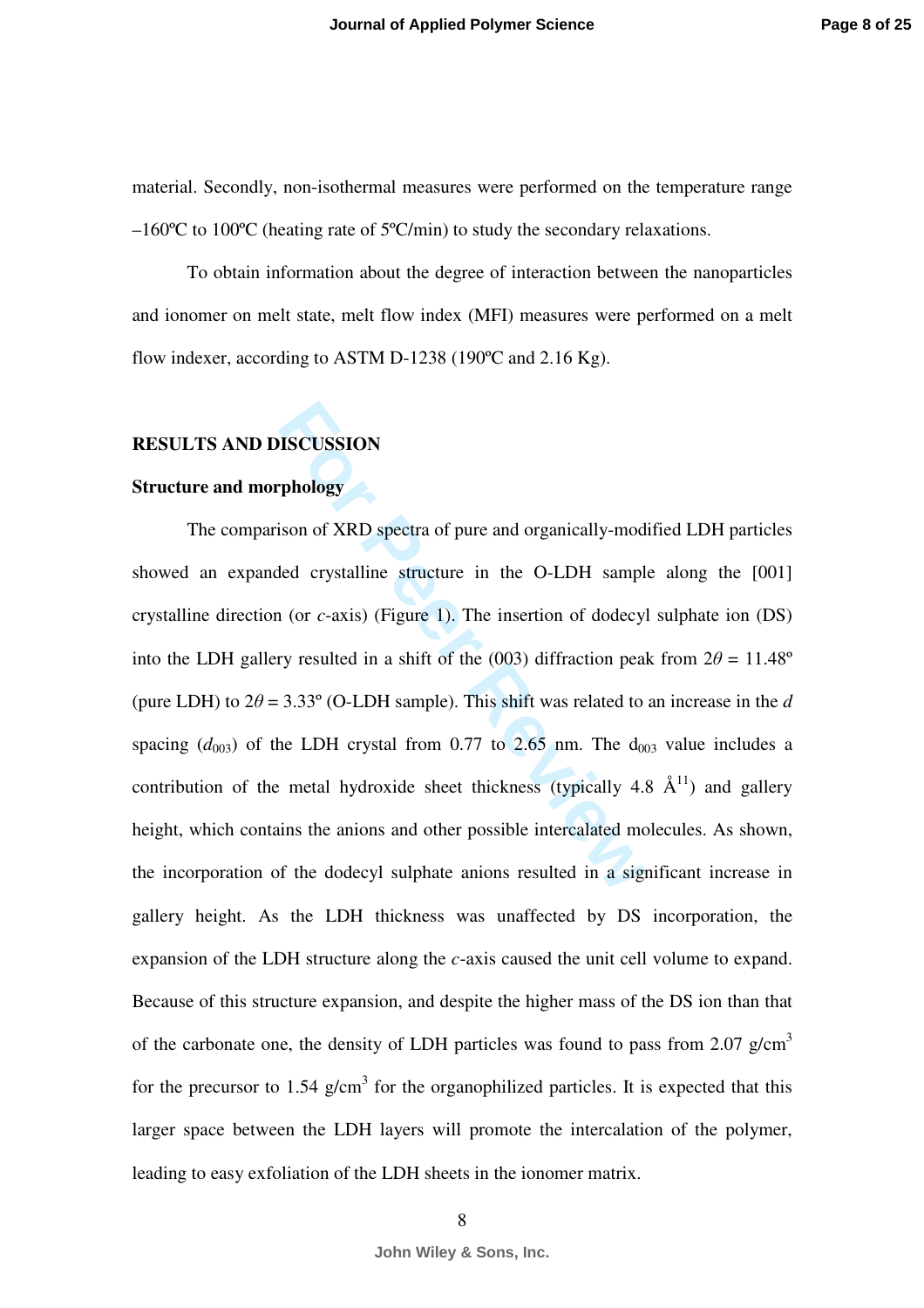EMAA matrix. By contrast, on the pattern of EMAA matrix. By contrast, on the pattern of E<br>of the O-LDH particles disappeared. Therefore, there exfoliated into the ionomer matrix. Moreover<br>f EMAA in this sample suggests a d Figure 2 shows the XRD spectra of EMAA ionomer and nanocomposites. As shown, pure EMAA presents two broad signals at 4.2º and 20.7º. The first is related to the formation of ionic aggregates (known as *ionic signal*) and the second results from the overlapping of the diffraction signals assigned to the polyethylene phase. The XRD pattern of EMAA–LDH nanocomposites shows the superposition of both LDH and EMAA diffraction signals, indicating that pure LDH particles maintain their original structure into the EMAA matrix. By contrast, on the pattern of EMAA–O-LDH the diffraction signals of the O-LDH particles disappeared. Therefore, the results show that the nanoparticles were exfoliated into the ionomer matrix. Moreover, the widening of the ionic signal of EMAA in this sample suggests a disarrangement of the ionic aggregates. This disarrangement could be caused by strong interactions between the ionic groups in the ionomer and the O-LDH sheets, which would act as counterions (Figure 3).

By contrast, an increase of the full-width at half-maximum values of the diffraction signal assigned to the polyethylene phase was observed in both nanocomposites with respect to the pure EMAA (4.9º for both EMAA–LDH and EMAA–O-LDH and 4.6º for EMAA). This widening is because of the higher inhomogeneity of the polyethylene phase in the nanocomposites.

A TEM micrograph (Figure 4 a) of the EMAA–O-LDH sample confirmed the exfoliation of the O-LDH platelets on a EMAA matrix. Moreover, evident agglomeration of the exfoliated LDH platelets occurred (Figure 4 b). The tendency of the nanoplatelets to agglomerate themselves is the basis for the strong ionic interaction forces between the ionomer methacrylic groups and positively charged LDH platelets (Figure 4 b).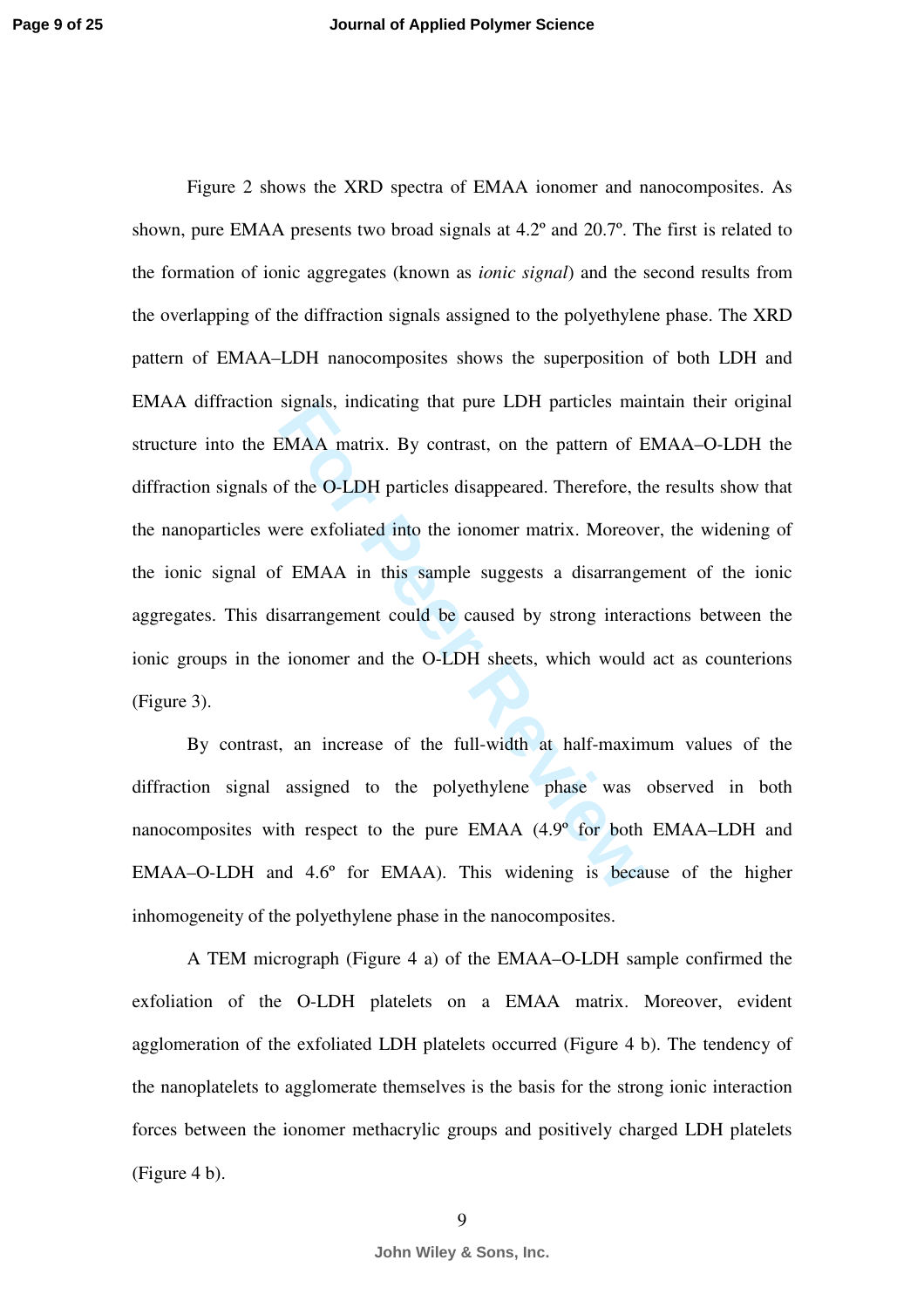## **Melt flow behavior**

rates observed in both nanocomposites can be<br>g ionic interaction forces between the positiv<br>groups of the ionomer in the melt state. In this s<br>lt flow behavior of ionomers based on a mechani<br>fusion ("hopping") of ionic gro The MFI of EMAA was strongly modified by the effect of the LDH particles passing from 0.94 g/10 min for pure EMAA to 0.08 and 0.07 g/10 min for EMAA–LDH and EMAA–O-LDH nanocomposites respectively. This constraint of the EMAA melt flow at low shear rates observed in both nanocomposites can be explained by the existence of strong ionic interaction forces between the positively charged LDH platelets and MAA groups of the ionomer in the melt state. In this sense, Vanhoorne et al.<sup>12</sup> justify the melt flow behavior of ionomers based on a mechanism known as "ionhopping". The diffusion ("hopping") of ionic groups among the ionic aggregates permits the relaxation of stresses within the segment of the polymer chain attached to the ionic group. In ionomers, the ionic associations, which act as a physical crosslink, reduce the diffusion coefficient of the molecules, resulting in increased viscosity. In the nanocomposites under study, the aforementioned significant increase in the viscosity can be attributed to the substitution of sodium as counterions by the positively charged LDH platelet ones, which would hinder the flow of the MAA groups between aggregates.

### **Thermal transitions**

The two typical thermal transitions of EMAA ionomers could be observed in DSC thermograms (Figure 5). The first one, around 50ºC, is assigned to the *order– disorder* transition of the ionic clusters. The second one, around 90ºC, is related to the melting of polyethylene crystal<sup>13,14</sup>. As shown, the order-disorder transition shifted from 51.3ºC for pure EMAA to 54.7ºC and 56.0ºC for EMAA–LDH and EMAA–O-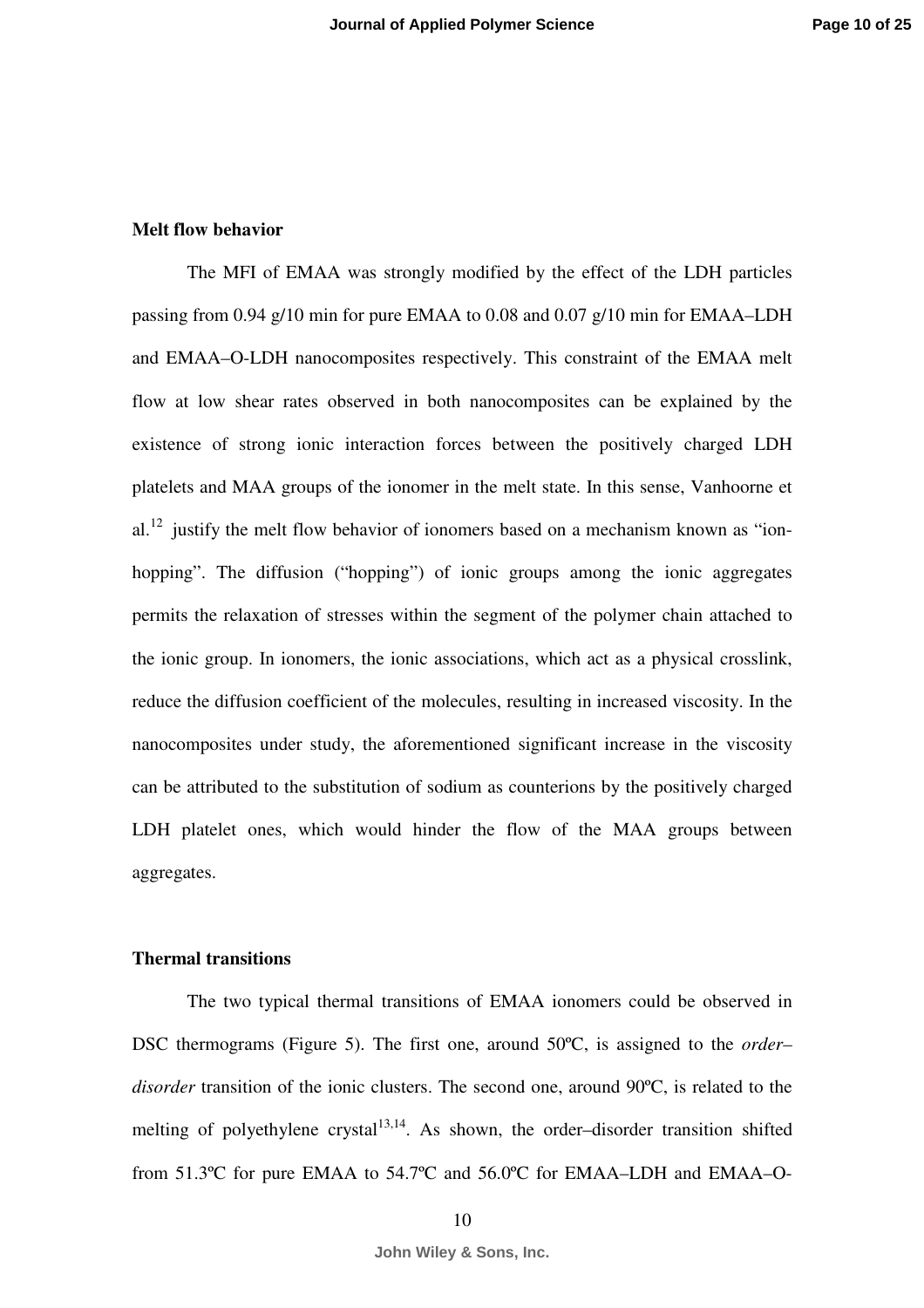LDH nanocomposites respectively. As mentioned, this transition is ascribed to the disarrangement of the ionic aggregates. So, the increase observed on the temperature of this thermal transition could be explained by the formation of more stable ionic aggregates when both pure and organically-modified LDH particles are present in the material. This effect was more noticeable with O-LDH particles.

Concerning to the second transition, a slight shift to lower temperatures was observed in the nanocomposites. This shift is related to the formation of a less robust crystalline phase in these materials, in agreement with the aforementioned widening of the polyethylene phase diffraction signal observed in XRD patterns.

to the second transition, a singnt smit to lower<br>nocomposites. This shift is related to the formati<br>these materials, in agreement with the aforemen<br>ase diffraction signal observed in XRD patterns.<br>e the influence of aging To determine the influence of aging time on the order–disorder behavior of pure and EMAA nanocomposites, complementary DSC experiments were carried out on the materials after different annealing periods (5 min, 10 min, 40 min, 4 h, 14 h and 48 d). Figure 6 shows the general behavior observed in thermograms registered. As expected<sup>13,14</sup> because of an ordering process, with the increasing of the aging time the enthalpy of the order–disorder transition peak increases and the maximum shifts to the higher temperatures (Figure 6). Nevertheless, LDH particles induced faster ordering behavior of ionic clusters, mainly when the organophilized ones were used (Table 1).

### **Dynamic mechanical thermal behavior**

The values of storage modulus  $(E'$  and  $G'$ ) and loss factor values (tan  $\delta$ ) obtained from isothermal tests at 20ºC are presented in Table 2. The glassy storage modulus of the nanocomposites was significantly higher than the one for neat EMAA, mainly when the O-LDH particles were used. This behavior can be attributed to the movement limitation of the EMAA polymer near the LDH particles because of the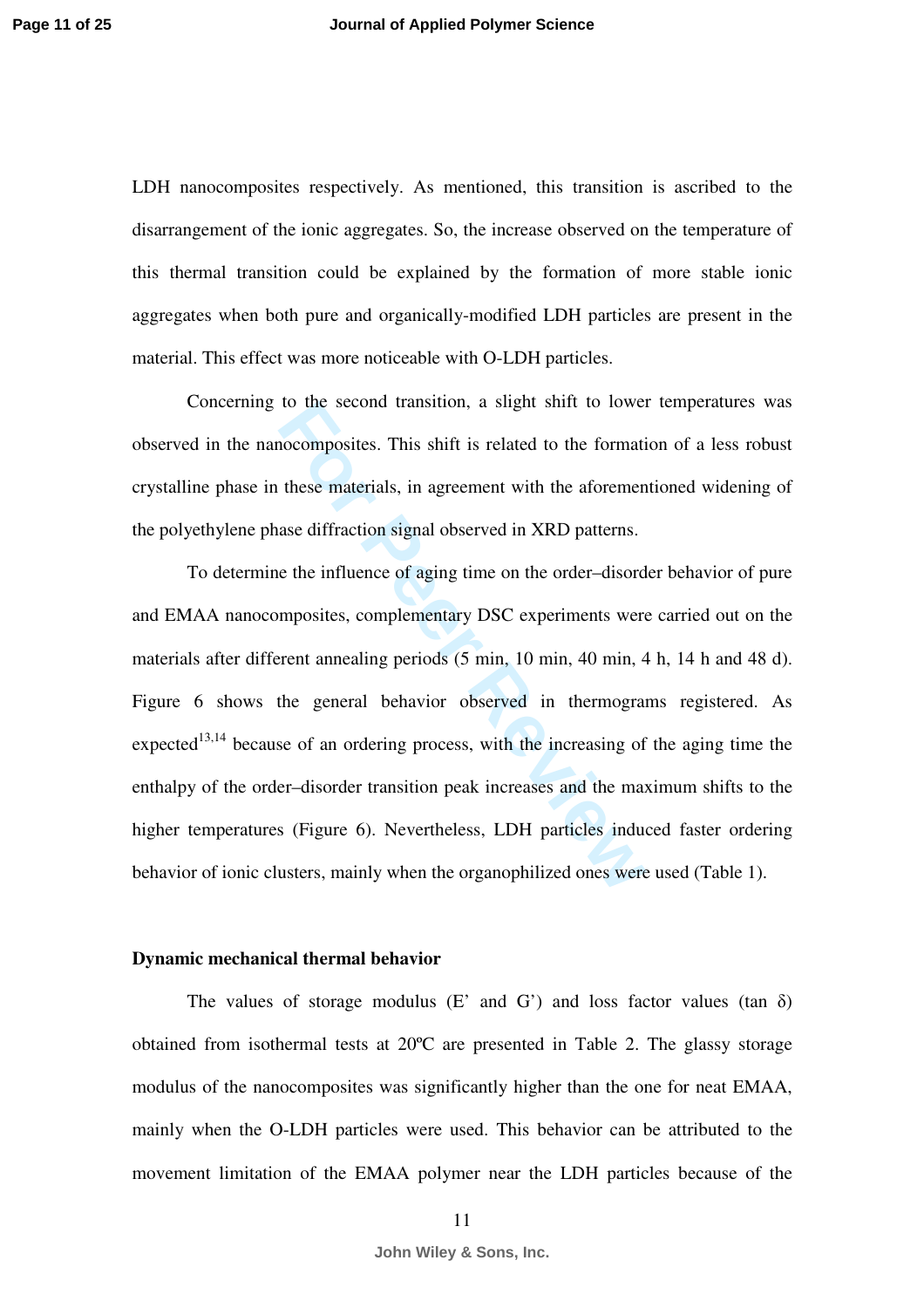strong interactions between the LDH platelets and MAA ionic groups, leading to a good transfer stress from the matrix to the particles.

By contrast, the loss factor values decreased in the nanocomposites. This decrease, mainly observed on the three-point bending mode, could be related to the higher restricted mobility of the EMAA matrix because of the effects induced by the LDH particles. This behavior is in agreement with the aforementioned results. The formation of stronger ionic aggregates from the effects of LDH particles leads to an amorphous polyethylene phase with more restricted mobility.

For ionic aggregates from the effects of LDH p<br>
ylene phase with more restricted mobility.<br>
strates the variation of the storage modulus and t<br>
tre measured with the three-point bending mod<br>
e seen on the loss factor val Figure 7 illustrates the variation of the storage modulus and the loss factor value with the temperature measured with the three-point bending mode test. Two main relaxations could be seen on the loss factor value curves: the first ( γ relaxation) around –120°C and the second (α relaxation) around –10 °C.  $\gamma$  relaxation is related to the local molecular movement of the chain segments on the amorphous phase and is ascribed to the glass transition of polyethylene chains.  $\alpha$  relaxation is ascribed to the micro-Brownian molecular motion of long segments in the polymer matrix containing the ionic groups of ionic clusters $13-15$ .

Focusing on  $\gamma$  transition, a similar shaped peak with a maximum around  $-$ 125.7ºC was observed in neat EMAA and EMAA–LDH nanocomposites. Nevertheless, a slight shift to higher temperatures was found in the EMAA–O-LDH nanocomposite (with the maximum around –125.6ºC). This effect could be attributed to the formation of an amorphous phase with more restricted mobility.

With respect to the  $\alpha$  relaxation, the temperature associated to this relaxation  $(T_{\alpha})$  passed from  $-24^{\circ}\text{C}$  in pure EMAA to  $-20^{\circ}\text{C}$  in EMAA–LDH and to  $-4.4^{\circ}\text{C}$  in EMAA–O-LDH. As mentioned, this relaxation is related to the movements on the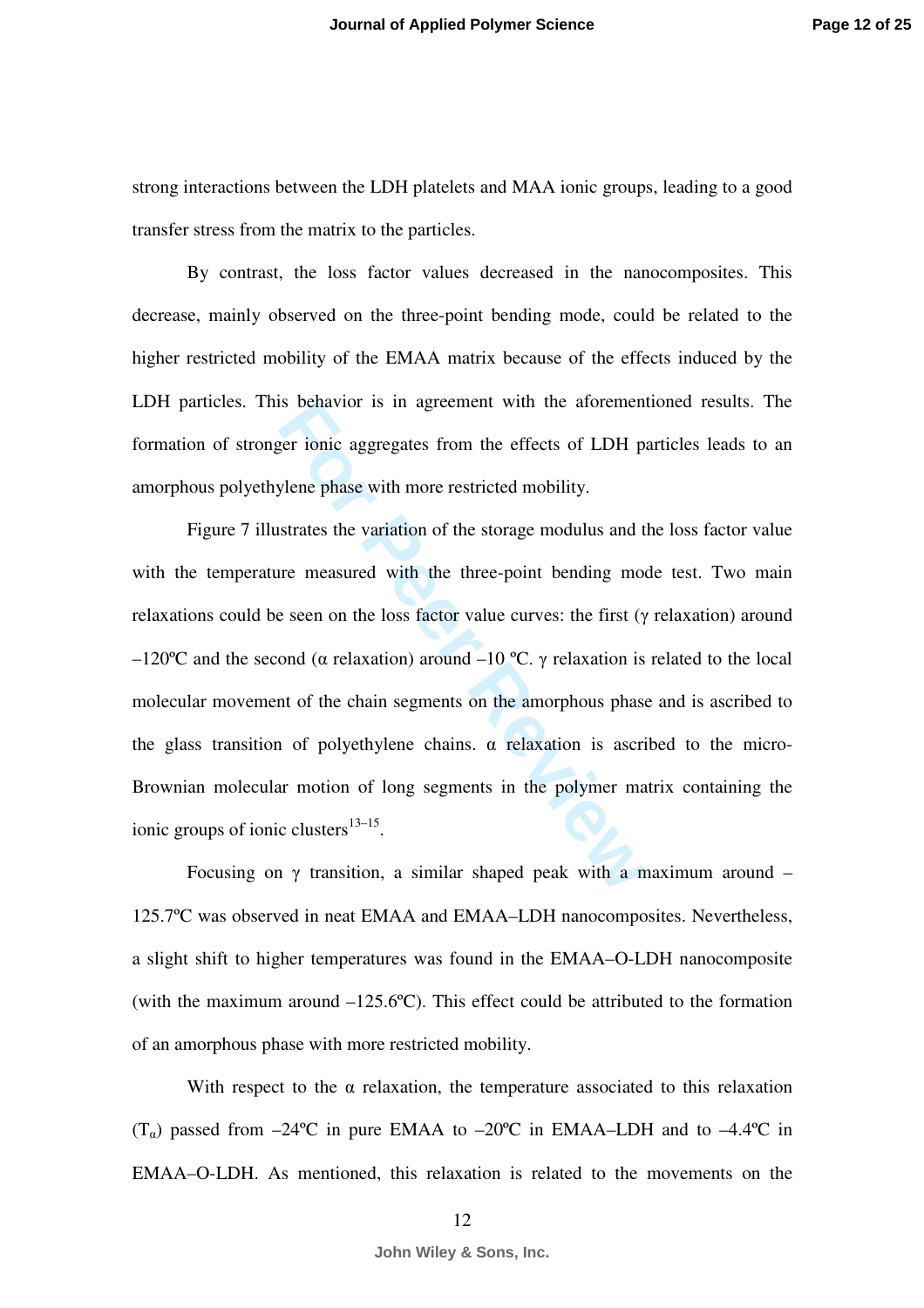proper ionic cluster region. Thus, this significant increase of the  $T_{\alpha}$  on the EMAA–O-LDH nanocomposite shows the effectiveness of LDH sheets in increasing the thermal stability of the ionic aggregates, in agreement with observations using the DSC technique.

Similar results were obtained when the dynamic mechanical response was analyzed on the shear mode (Figure 8). As shown, on both loss factor and loss storage curves a γ relaxation (around -120 °C) and  $\alpha$  relaxation (around 60°C) were observed. Moreover, another relaxation could be observed around  $-10^{\circ}\text{C}$  ( $\beta$ ). This relaxation results from motions of chain units located in the interfacial region, i.e., the zone between the crystalline and amorphous part of the polymer<sup>16</sup>.

Ear mode (rigure 8). As snown, on both loss fact<br>on (around -120 °C) and  $\alpha$  relaxation (around 60<br>relaxation could be observed around -10°C (<br>ns of chain units located in the interfacial reg<br>line and amorphous part of t In accordance with the results obtained using the three-point bending tests, the maximum temperature of α relaxation transition was shifted to the higher values on EMAA nanocomposites. This effect was clearly observed on both tan  $\delta$  and loss modulus curves and was more significant in EMAA–O-LDH nanocomposites. These observations reconfirmed the significant effects of the LDH particles on the dynamic mechanical response of the EMAA ionomer because of the strong interactions between LDH sheets and the MAA ionic groups of the ionomer.

## **CONCLUSION**

Organophilization of the LDH particles was necessary to achieve an exfoliation in the EMAA matrix. LDH sheets, which acted as counterions on the ionic aggregates, induced a significant reduction of the melt flow of the EMAA ionomer. The temperature of the order–disorder transition of the ionic aggregates shifted to higher values on the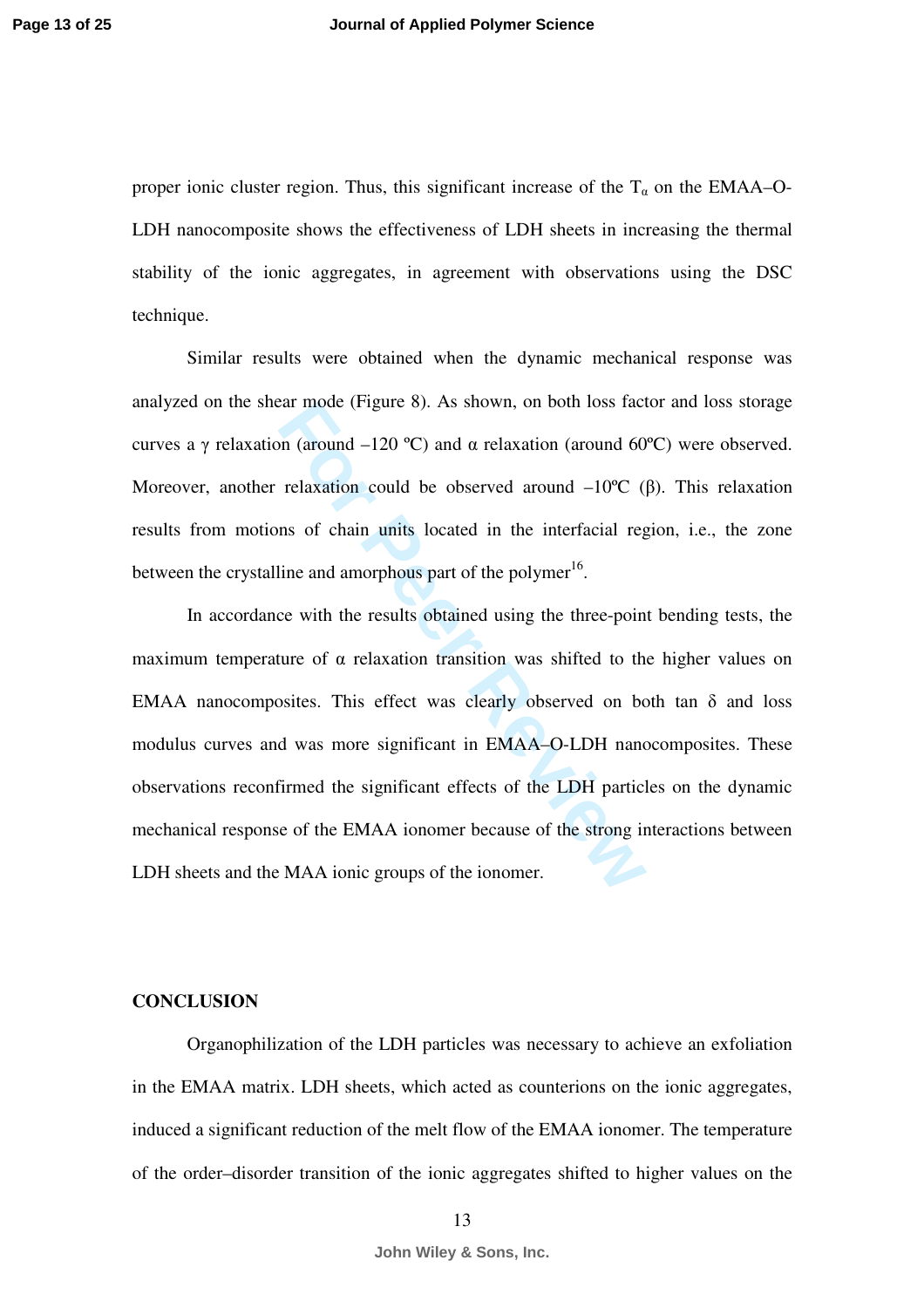nanocomposites, passing from 51.3ºC for pure EMAA to 54.7ºC and 56.0ºC for EMAA–LDH and EMAA–O-LDH respectively. Moreover, the ordering of these ionic aggregates on aging was found to occur more quickly because of the effect of the LDH particles.

bilized ones were dispersed into the EMAA<br>
Folized ones were dispersed into the EMAA<br>
For PHAA<br>
For Peer Reviewal and Contrast, the nanot<br>
values. This result seems to be related to<br>
nibit an amorphous phase with a lower m The storage moduli measured on tensile and shear modes (E' and G') of neat EMAA increased by adding the LDH particles. This effect was even more significant when the organophilized ones were dispersed into the EMAA matrix.  $T_{\alpha}$  values followed a similar tendency. A significant increase was achieved in the nanocomposites, mainly with prepared with O-LDH particles. By contrast, the nanocomposites showed lower loss factor values. This result seems to be related to the fact that the nanocomposites exhibit an amorphous phase with a lower molecular mobility.

Based on these results it can be concluded that the organically-modified LDH particles can effectively increase thermal stability and reinforce the EMAA ionomer matrix. matrix.<br> **References**<br>
1. Varley, R.J.; der Zwaag, S. Acta Mater 2008, 56, 5737.

## **References**

- 
- 2. Leroux, F.; Besse J.P. Chem Mater 2001, 13, 3507.
- 3. Hsueh, H.B.; Chen, C.Y. Polymer 2003, 44, 5275.
- 4. Chen, W.; Feng, L.; Qu, B. Solid State Com 2004, 130, 259-263.
- 5. Costa, F.R.; Abdel-Goad, M.; Wagenkmecht, U.; Heinrich, G. Polymer 2005, 46, 4447.
- 6. He, F.A.; Zhang, L.M. Compos Sci Technol 2007, 67, 3226.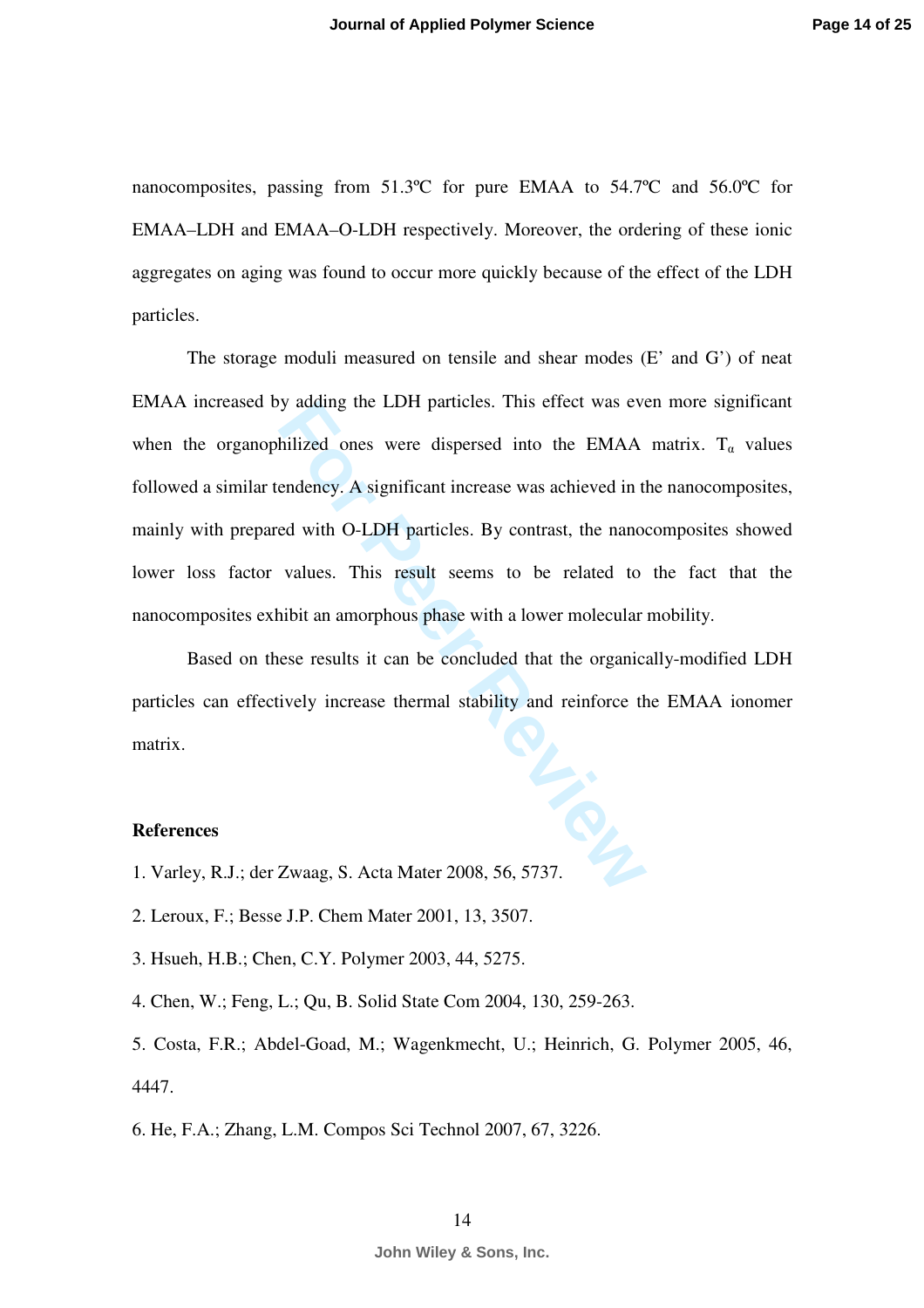- 7. Rives, V. Layered Double Hydroxides: Present and Future; Nova Science Publishers; 2001.
- 8. Ruthesh, K.S.; Hunter, D.L.; Paul, D.R. Polymer 2005, 46, 2646.
- 9. Tatsuya, S.; Masami, O.; Satoshi, Y.; Hiroshi, H. Compos Part A: Appl Sci Manufact 2008, 39, 1924.
- Franco, J.I.; Realinno, V.; Arencon, D.; Martine<br> **For Peer Reviews**<br> **For Peer R.A. Macromol 1996, 29, 598.**<br> **Register, R.A. Macromol 1996, 29, 598.**<br> **Fadano, K.; Matsuda, Y.; Goto, M.; Tachino, H.;**<br> **Fadano, K.; Matsu** 10. Ardanuy, M.; Velasco, J.I.; Realinho, V.; Arencón, D.; Martínez, M. Thermochim Acta 2008, 479, 45.
- 11. Miyata, S. Clays and Clay Miner 1975, 23, 369.
- 12. Vanhoorne, P.; Register, R.A. Macromol 1996, 29, 598.
- 13. Tadano, K.; Hirasawa, E.; Yamamoto, J.; Yano, S. Macromol 1989, 22, 226.
- 14. Kutsumizu, S.; Tadano, K.; Matsuda, Y.; Goto, M.; Tachino, H.; Hara, H.;
- Hirasawa, E.; Tagawa, H.; Muroga, Y.; Yano, S. Macromol 2000; 33; 9044.
- 15. Tachino, K.; Hara, H.; Hirasawa, E.; Kutsumizu, S.; Tadano, K.; Yano, S.
- Macromol 1993, 26, 752.
- 16. Rodríguez-Pérez, M.A. Cell Polym 2002, 21, 117.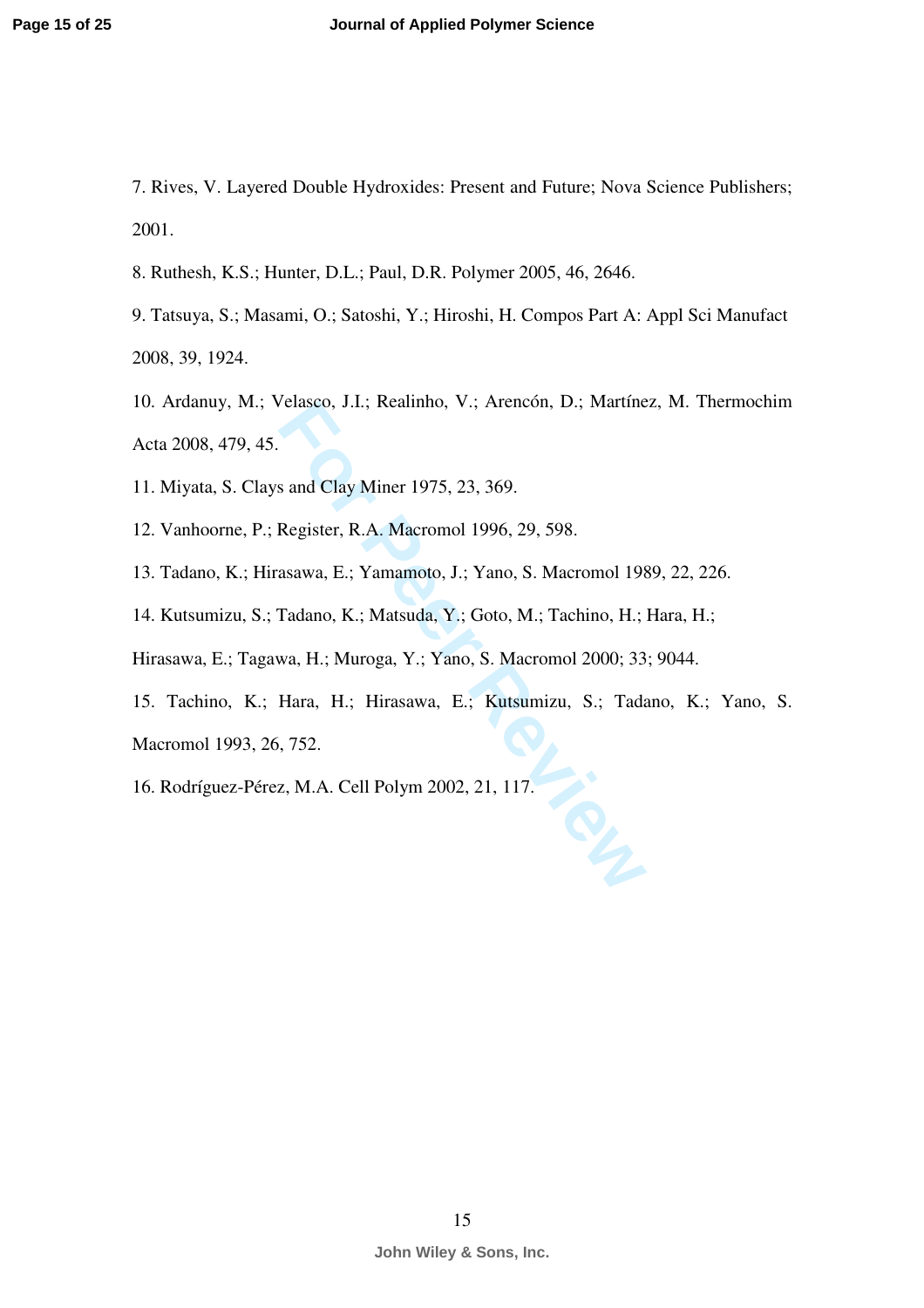| <b>Aging time</b> | <b>EMAA</b>     |            | <b>EMAA-LDH</b> |            | <b>EMAA-OLDH</b> |       |
|-------------------|-----------------|------------|-----------------|------------|------------------|-------|
| (min)             | T               | $\Delta H$ | T               | $\Delta H$ | T                | ΔH    |
|                   | $({}^{\circ}C)$ | (J/g)      | $(^{\circ}C)$   | (J/g)      | $(^{\circ}C)$    | (J/g) |
| 5                 | 36,7            | 3,3        | 36,3            | 3,9        | 38,4             | 2,5   |
| 10                | 38,1            | 4,8        | 37,6            | 5,2        | 39,4             | 3,4   |
| 40                | 40,4            | 7,6        | 41,0            | 7,1        | 42,7             | 5,9   |
| 240               | 44,8            | 9,7        | 45,0            | 10,4       | 46,8             | 10,2  |
| 840               | 47,4            | 12,5       | 48,4            | 13,3       | 50,1             | 13,2  |
| 172800            | 58,3            | 19,5       | 63,4            | 21,9       | 65,6             | 24,5  |

**Table 1.** Values of temperature and enthalpy of the order–disorder transition peak after various aging times.

40 40,4 7,6 41,0 7,1 42,7 5,9<br>
240 44,8 9,7 45,0 10,4 46,8 10,2<br>
840 47,4 12,5 48,4 13,3 50,1 13,2<br>
800 58,3 19,5 63,4 21,9 65,6 24,5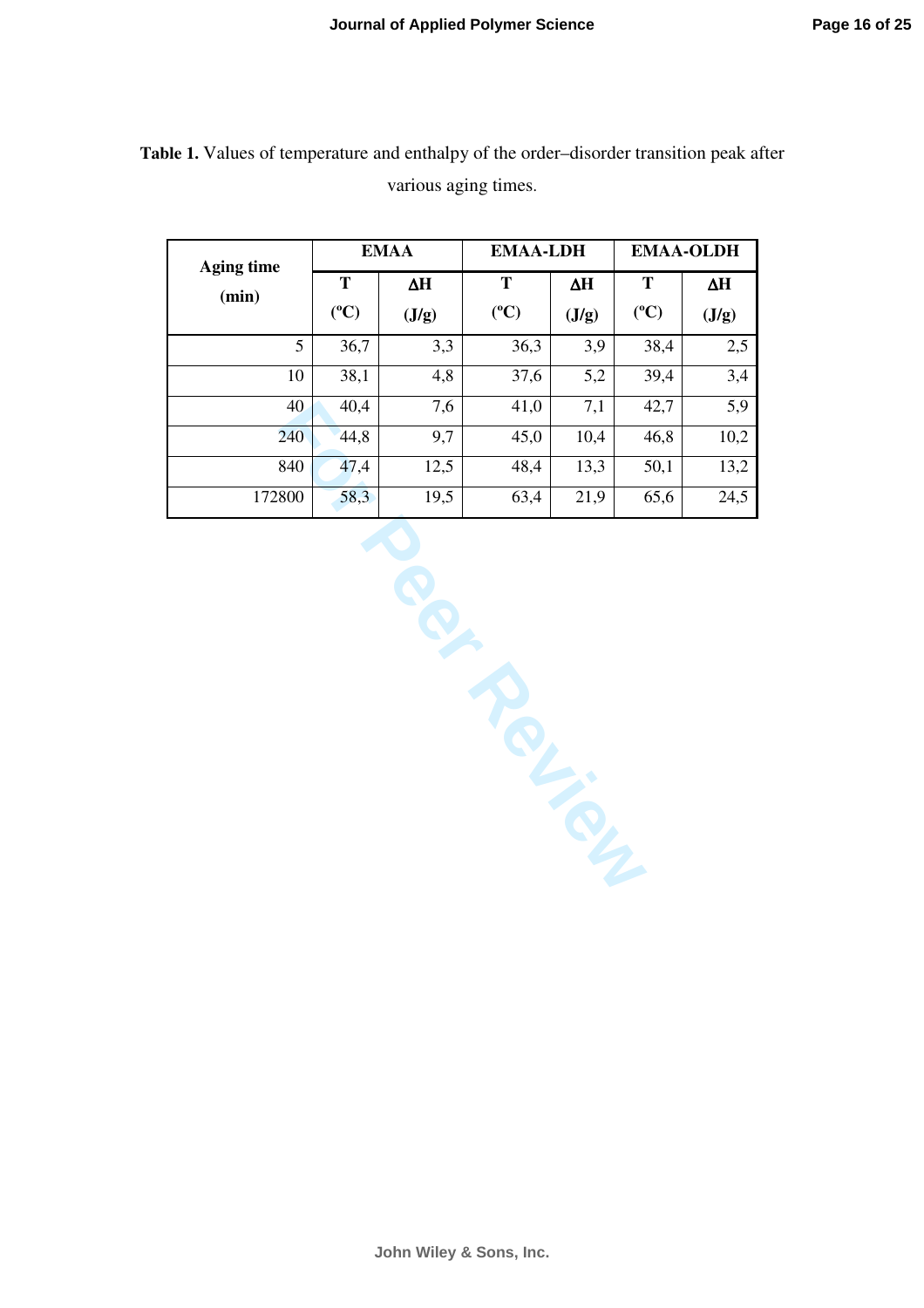**Table 2.** Storage modulus (E' and G') and loss factor values (tan δ) from the isothermal DMTA experiments obtained in the three-point bending and shear modes at 1 Hz and 23  $\pm 2$ <sup>o</sup>C.

|                  |         | Three-point bending mode | <b>Shear mode</b>     |               |  |
|------------------|---------|--------------------------|-----------------------|---------------|--|
| <b>Material</b>  | E,      | $tan \delta$             | $\mathbf{G}^{\prime}$ | $tan \delta$  |  |
|                  | (MPa)   |                          | (MPa)                 |               |  |
| <b>EMAA</b>      | 293(41) | 0.1074(0.003)            | 205(12)               | 0.0889(0.005) |  |
| <b>EMAA-LDH</b>  | 307(9)  | 0.0835(0.003)            | 208(6)                | 0.0885(0.005) |  |
| <b>EMAA-OLDH</b> | 392(19) | 0.0745(0.004)            | 227(5)                | 0.0800(0.005) |  |

 $\frac{307(9)}{1}$   $\frac{0.0835(0.003)}{0.0745(0.004)}$   $\frac{208(6)}{227(5)}$  0.0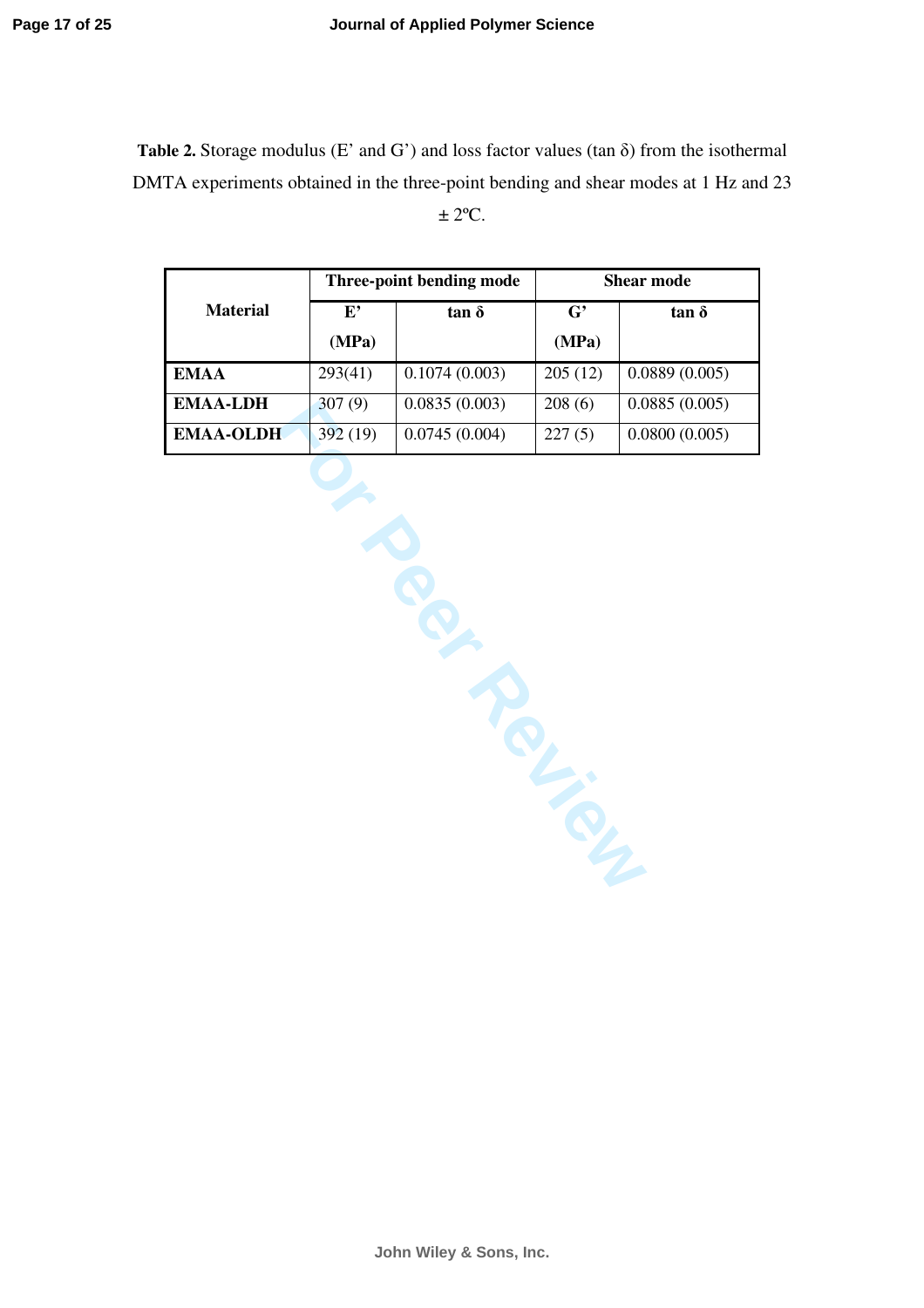

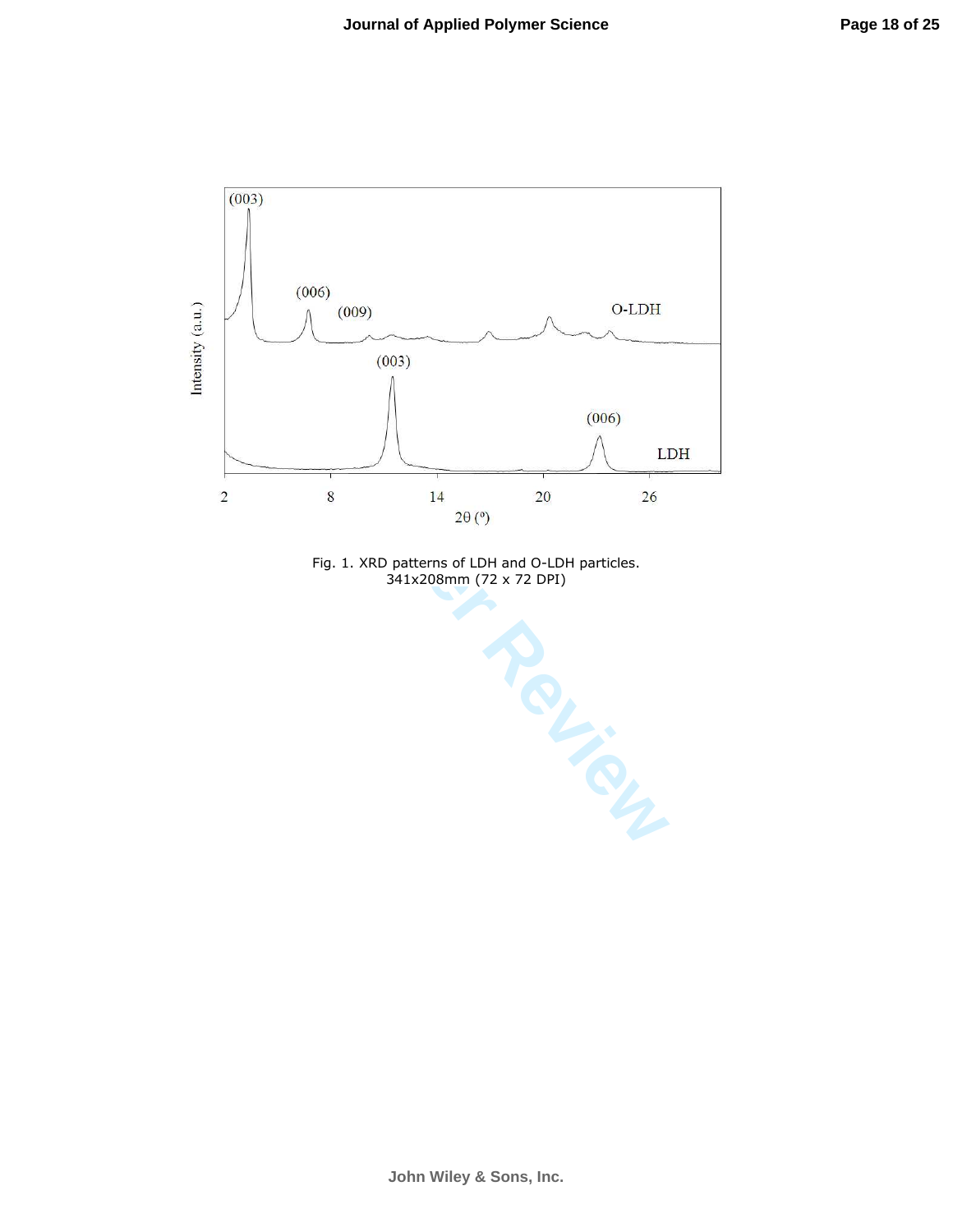

Fig. 2. XRD patterns of EMAA and EMAA nanocomposites. 330x208mm (72 x 72 DPI)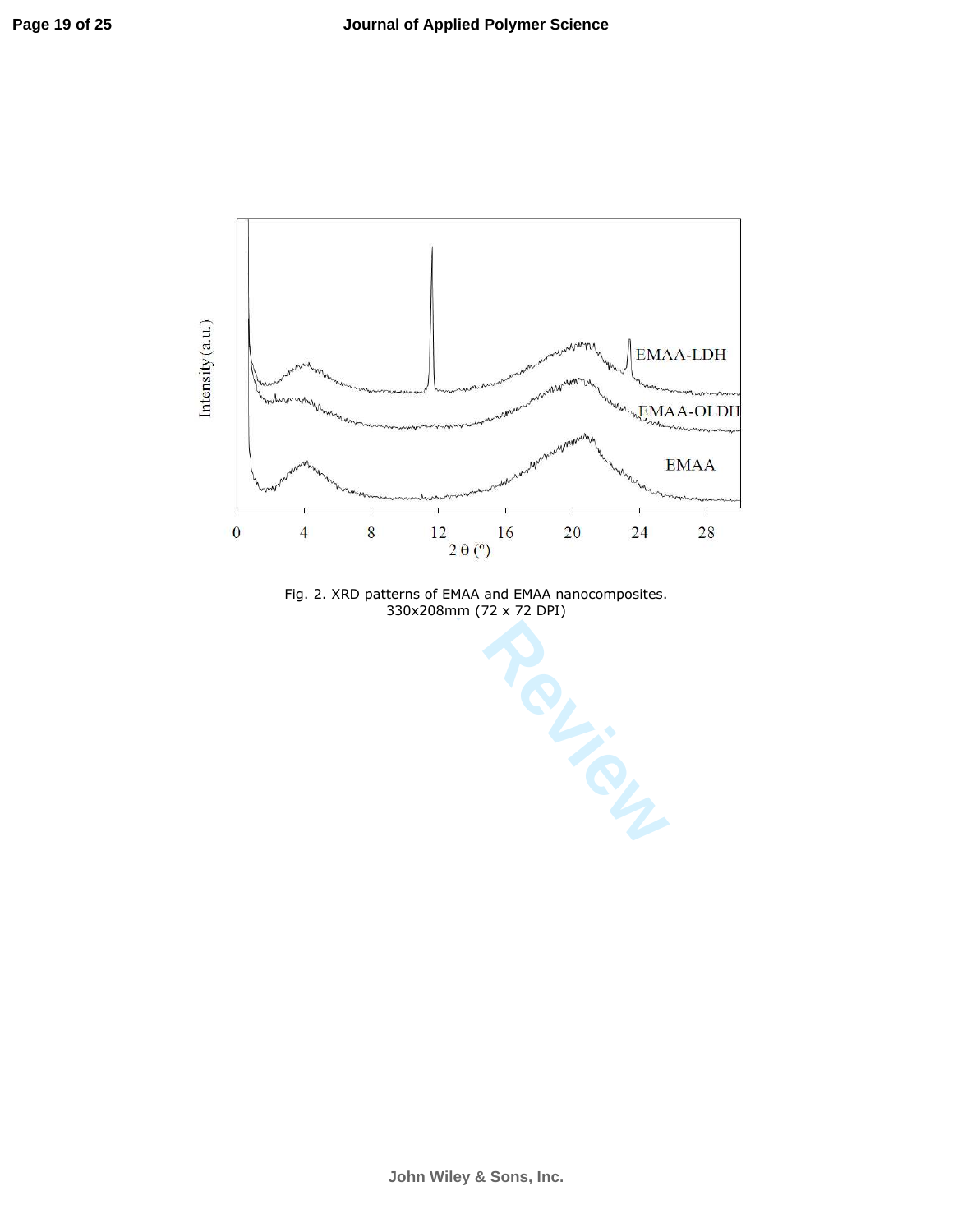

Fig. 3. Schematic illustration of the exchange of sodium ions by the LDH sheets in the ionic clusters. 210x101mm (96 x 96 DPI)

**John Wiley & Sons, Inc.**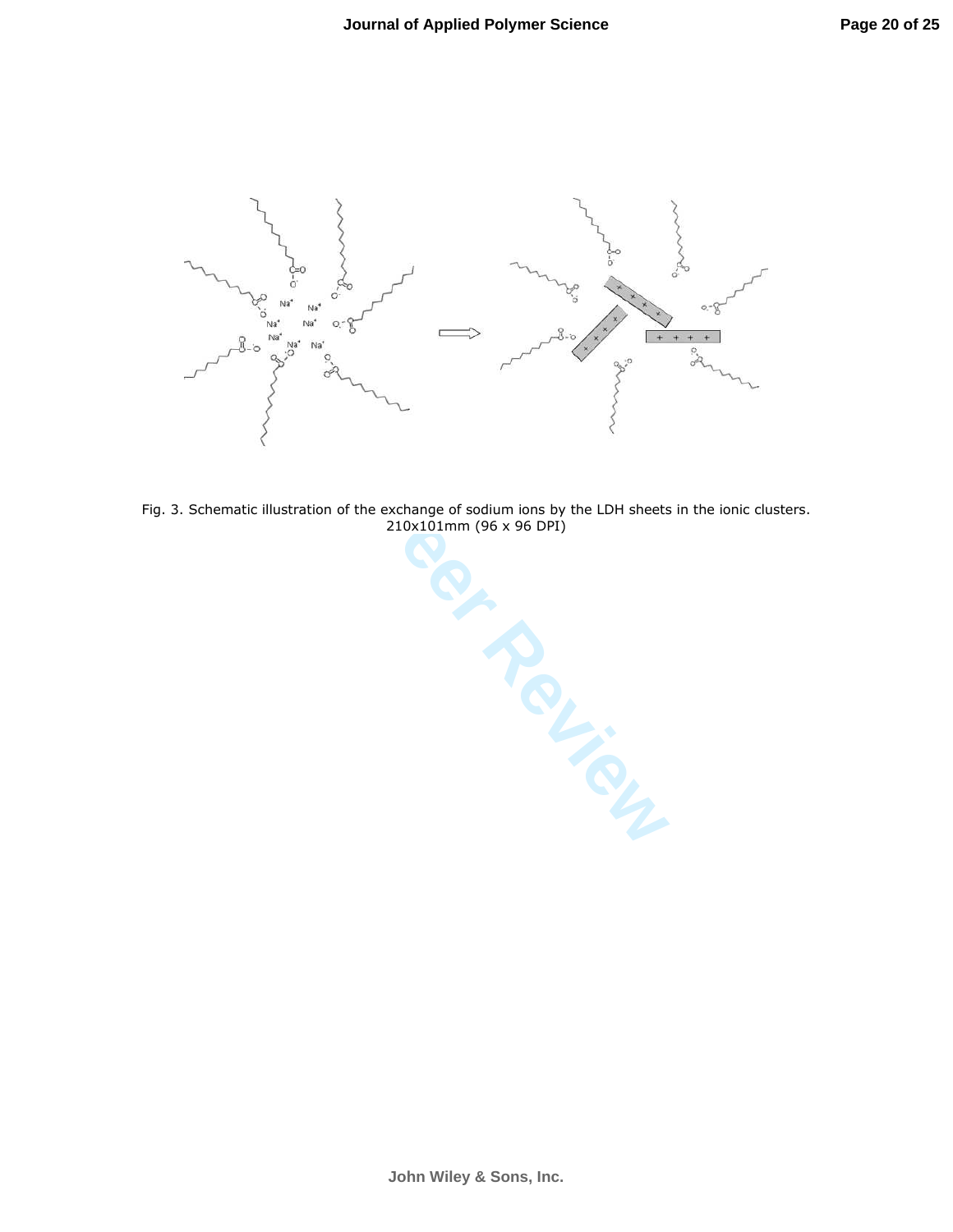

Fig. 4. TEM images of the a) general morphology of EMAA composites and b) detail of the clusters of LDH particles in composites. 155x186mm (72 x 72 DPI)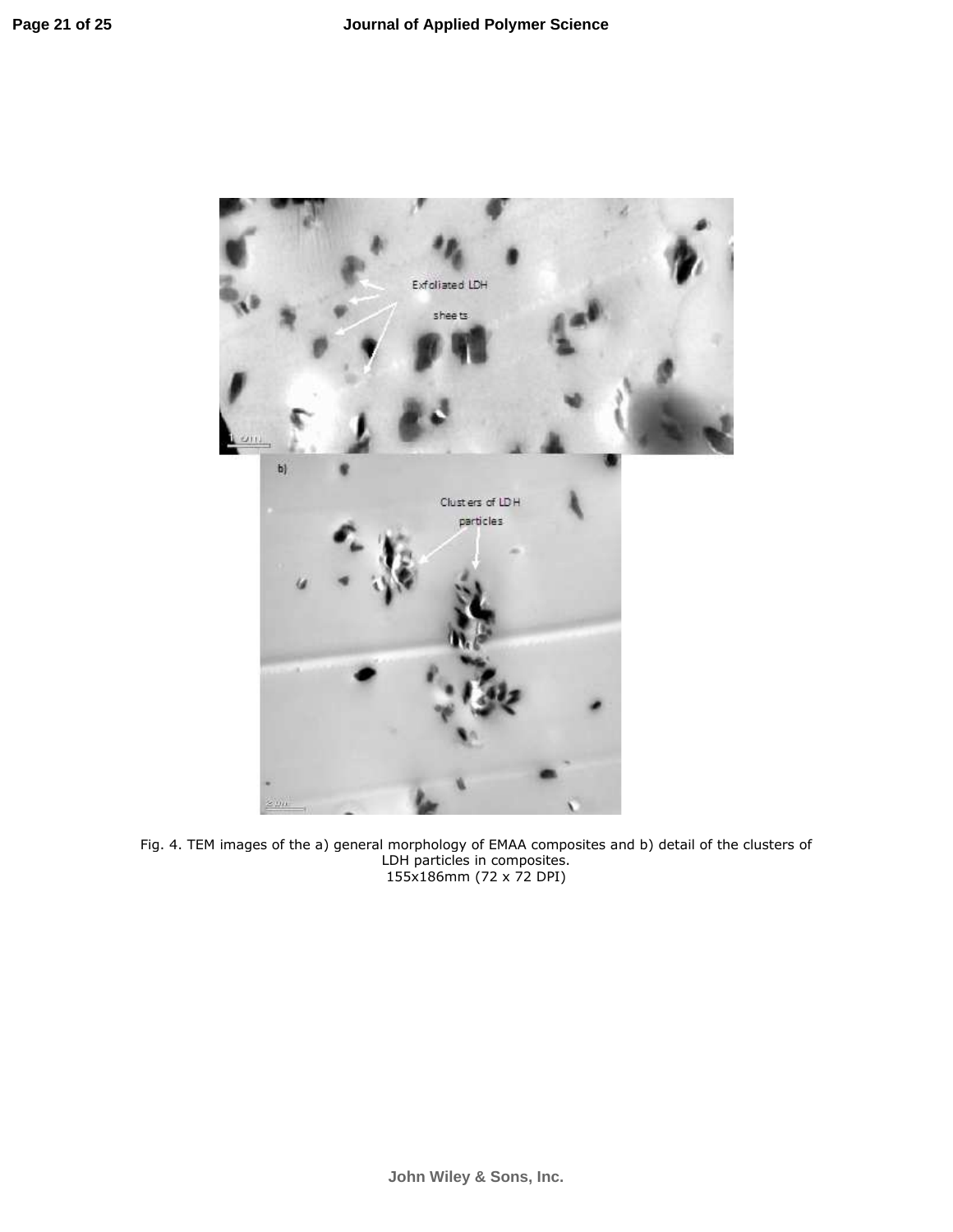

Fig. 5. DSC endotherms of aged EMAA and EMAA nanocomposites, at a heating rate of 10°C/min. 345x222mm (72 x 72 DPI)

**John Wiley & Sons, Inc.**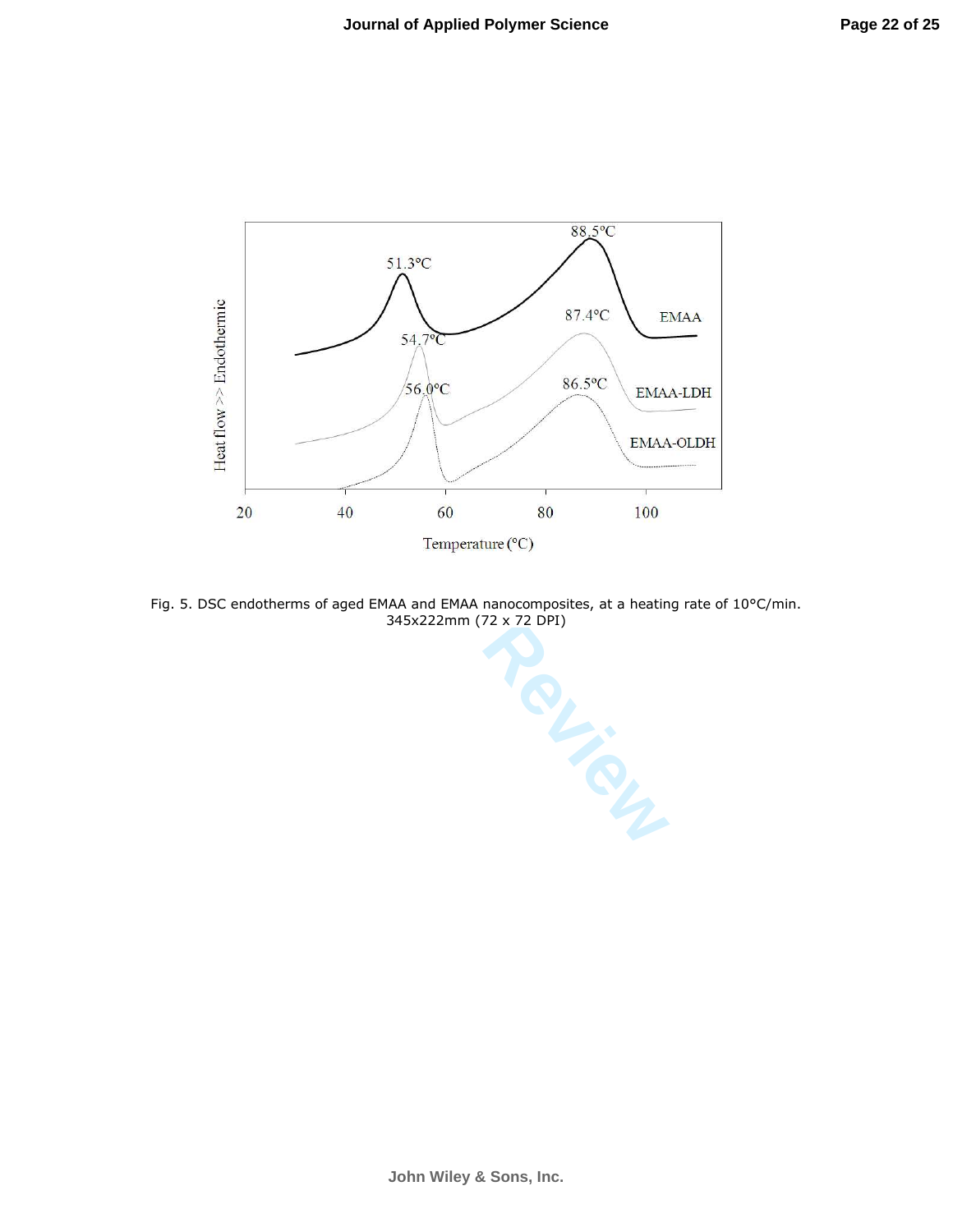

Fig. 6. DSC endotherms of EMAA and EMAA nanocomposites obtained after different annealing periods at 20ºC (initial, 5 min, 10 min, 40 min, 4 h, 14 h and 120 d). 341x208mm (72 x 72 DPI)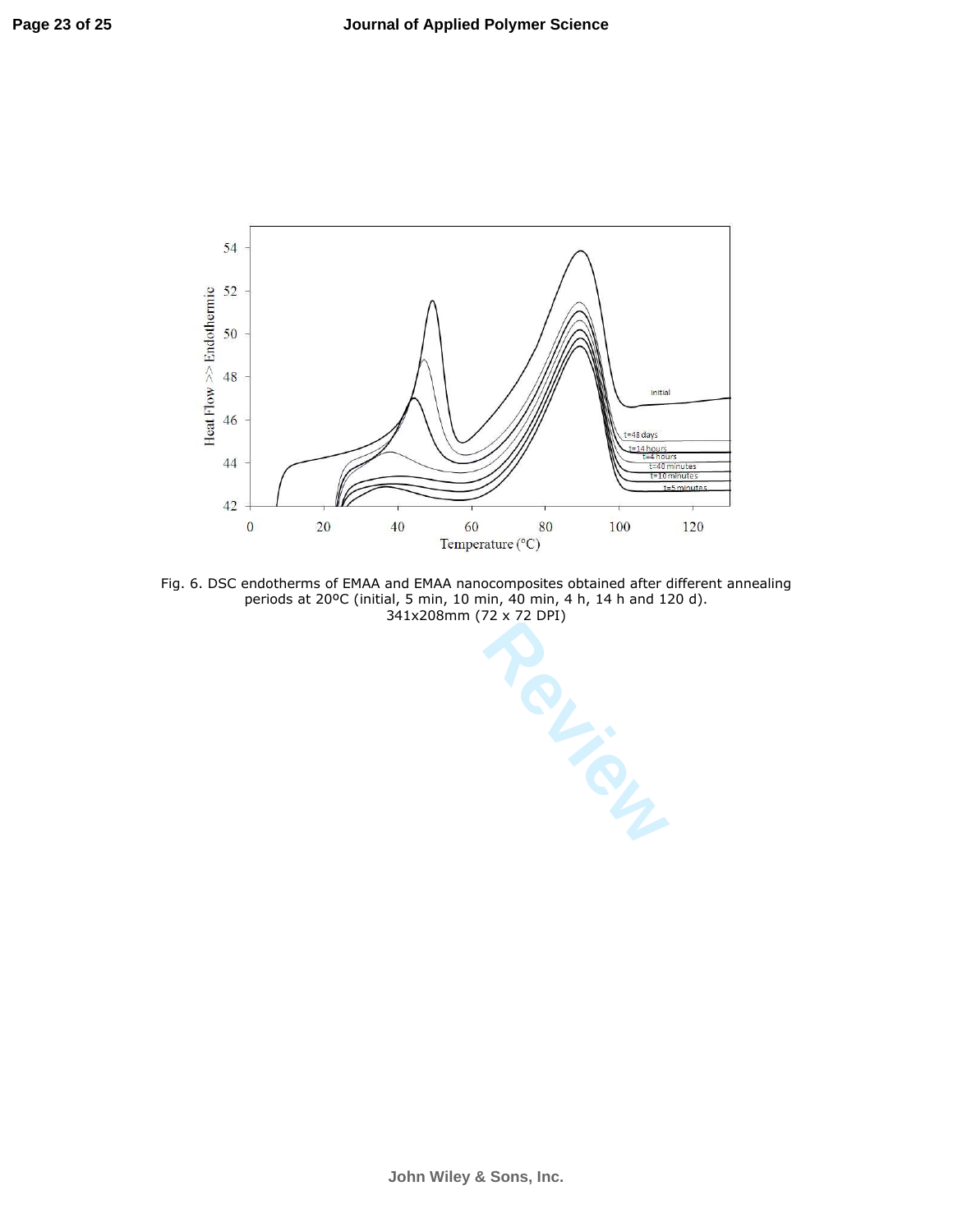

Fig. 7. Variation of the dynamic storage modulus (E') and loss factor value (tan δ) with temperature of EMAA and EMAA nanocomposites, measured on the three-point bending mode. 279x236mm (72 x 72 DPI)